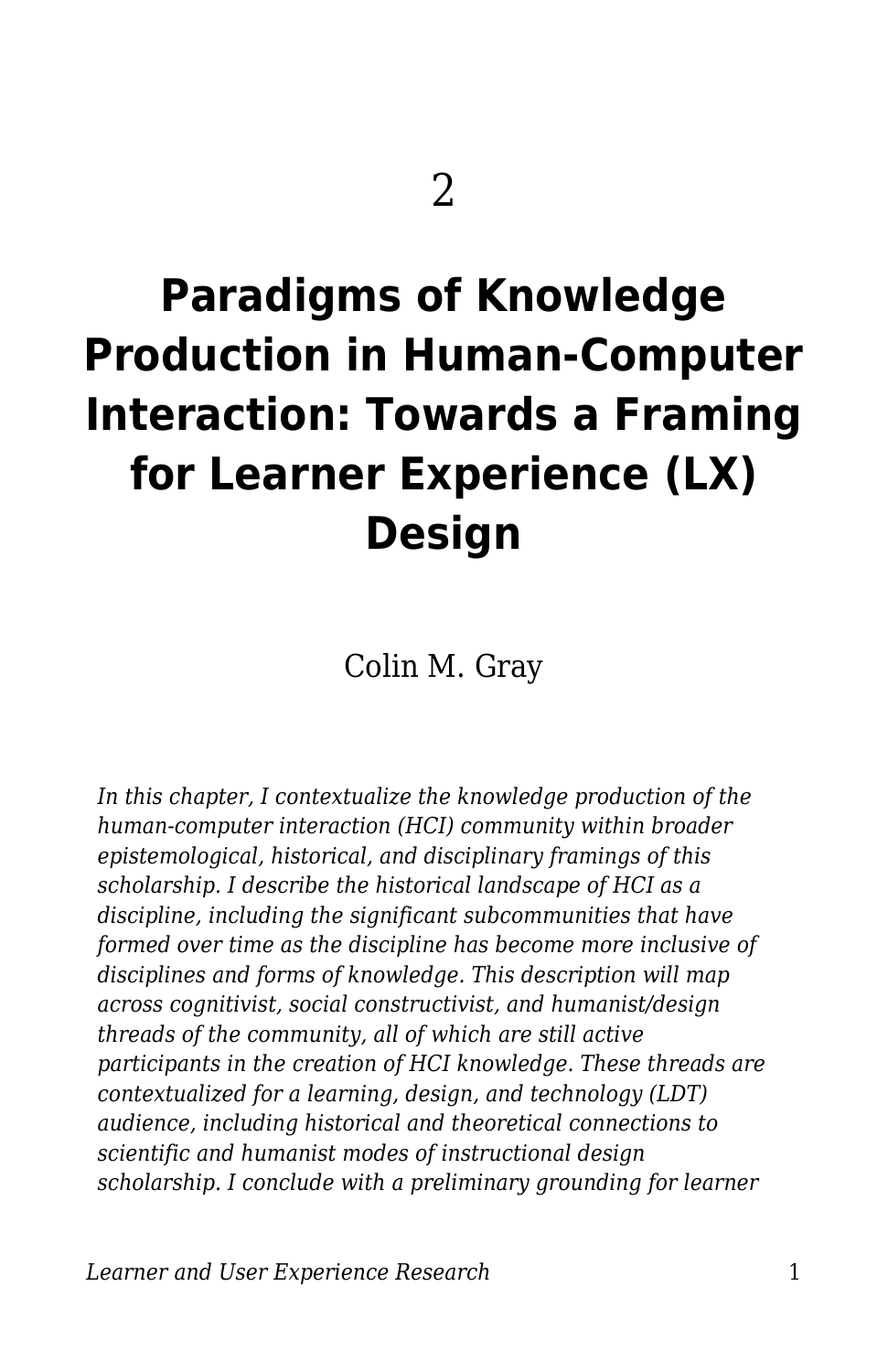*experience (LX) design and a conceptual roadmap that draws from strengths in the LDT and HCI communities.*

### **1. Introduction**

User-centered approaches to design have experienced rapid adoption in industry contexts in the last decade, with the underlying promise of a better connection to user needs and experiences, and ultimately, increased profit (Brown, 2009; R. L. Martin, 2009). This approach, often known by the moniker "design thinking," has been taken on perhaps most substantially by practitioners known as user experience (UX) designers—a transdisciplinary role that builds upon and beyond elements from psychology, graphic design, and anthropology, among other disciplines. UX design has risen in prominence in conjunction with "design-first" approaches. However, the roots of UX—including a focus on user experience, user needs, and attendance to the sociocultural and organizational contexts of use—have their origin in numerous disciplinary traditions, including human-computer interaction (HCI), interaction design (IxD), cognitive psychology, and human factors. Even now, the definition, core knowledge, and disciplinary perspective of UX designers is contested and rapidly growing (Kou & Gray, 2018; Lallemand et al., 2015).

While UX design is the most dominant job title umbrella relating to human-centered design, its lack of precise origin means that there is little cohesive intellectual history that might be accessible to an instructional design audience. To account for this, I will focus on the HCI domain due to its importance and longevity in the study of interactions of people with technology, and due to its present role in theoretically informing many UX practices. I will frame this discussion specifically on knowledge production in HCI and the ontological and epistemological dimensions of that production that rest on disciplinary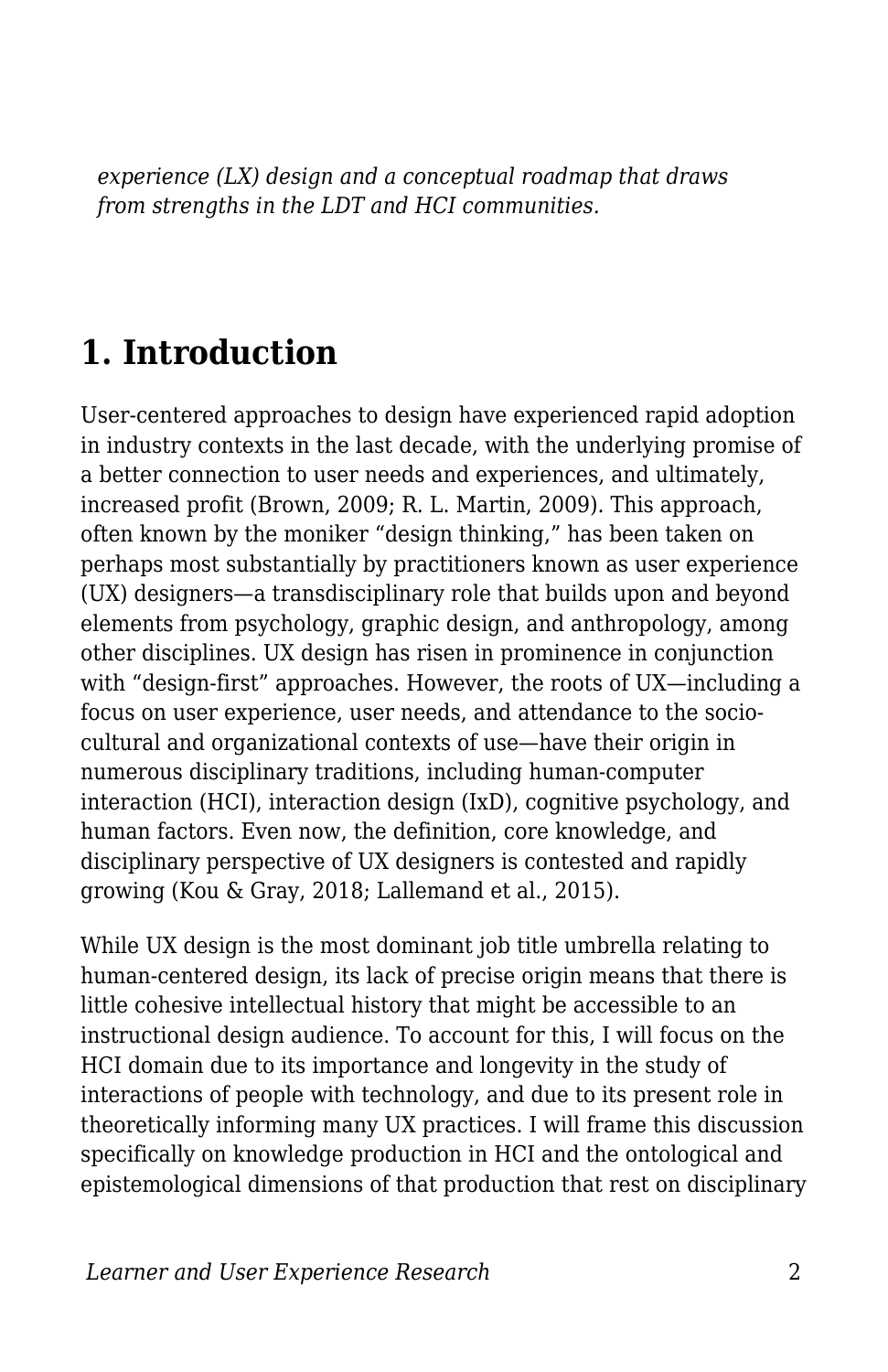perspectives, concepts, and historical patterns of inquiry that use this perspective as a means of identifying connections and tensions with LDT scholarship and practice. By LDT, I refer both to communities of scholarship and practice that have relevance to learning theory, instructional theory, and the uptake of this knowledge in the creation of learner experiences in many educational forms and contexts, including informal learning, K-12 education, higher education, workforce development, and corporate training. Formal manifestations of LDT might include graduate programs in instructional design, instructional technology, educational technology, or the learning sciences.

In this chapter, I will set the stage for the emergence of a transdisciplinary learner experience (LX) designer role, attempting to align—or at the very least, raise—disciplinary perspectives from HCI, UX, and LDT. First, I will provide an overview of my positionality as a researcher and scholar in these communities, which may be useful in identifying points of overlap and also potentially lack of awareness to certain literature. Second, I will outline historical and current patterns of knowledge production and disciplinary engagement in HCI. Third, I will situate theories, concepts, and methods from HCI and UX perspectives that may have value from an LDT perspective. Fourth, I will offer a preliminary conceptual roadmap and grounding for the future LX design discipline. Through these sections, I intend to outline a means through which HCI scholarship might be contextualized and interpreted by instructional designers, connecting disparate conceptual and methodological vocabulary, while also providing a means of describing different epistemological orientations that impact the uptake of this knowledge.

### **2. Researcher Positionality**

As part of any critical praxis, it is important to recognize the experiences and disciplinary perspectives to which we relate, which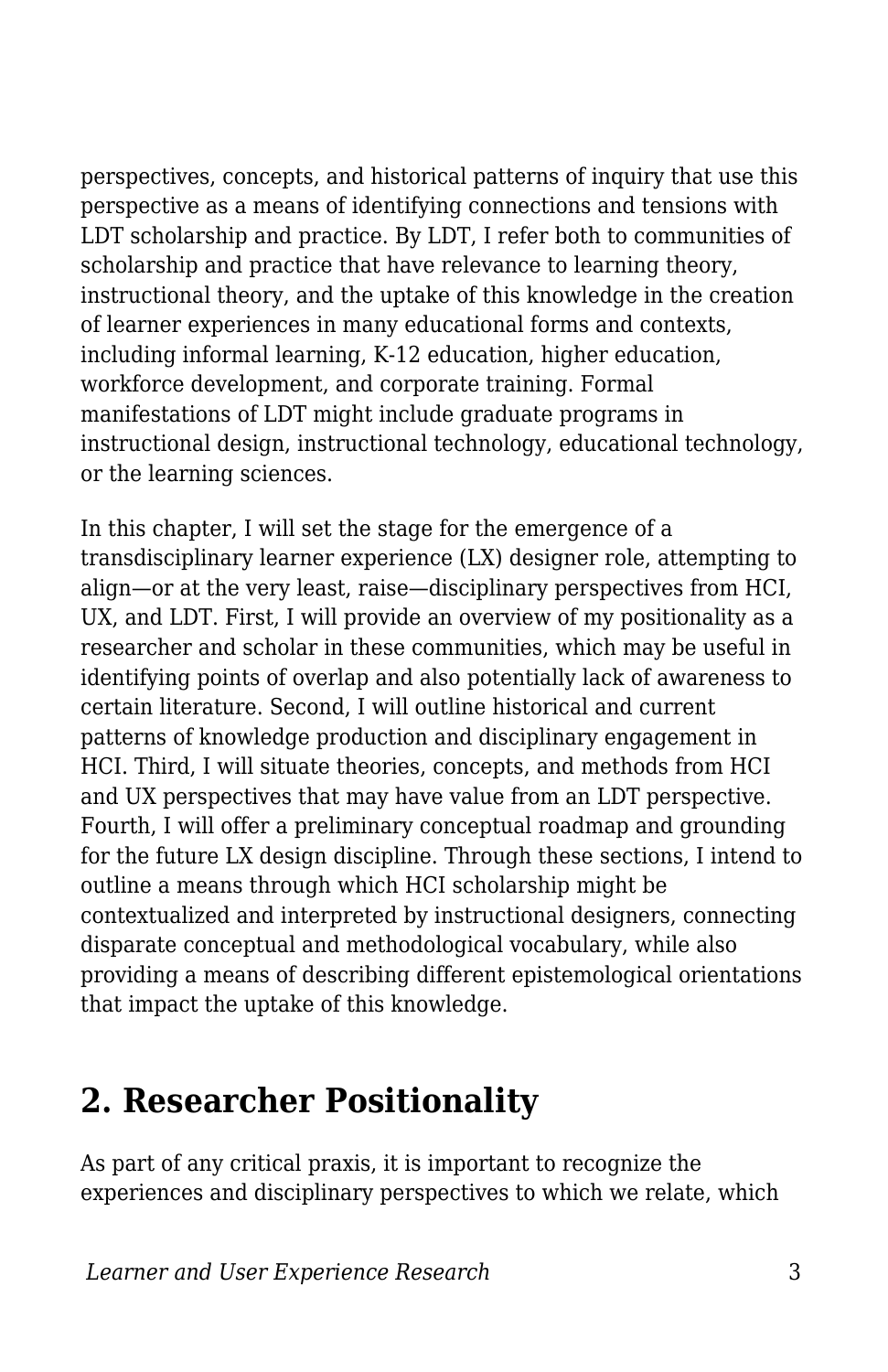vocabularies we rely upon, and where in turn these experiences and perspectives might introduce areas of weakness and strength in knowledge building. I currently do scholarship at the intersections of LDT, human-computer interaction (HCI), and design, with particular areas of focus in design education, ethics and social responsibility, translational science, and design practice. I earned a BS and MA in graphic design, with a strong focus on web development and new media, with overlapping interests in art history, art criticism, and semiotics. I was first introduced to the field of instructional design as an art director for a management consultancy, where I served as an art director, and later took on substantial responsibilities for learning strategy and technological implementation. Parallel to this work experience, I earned a MEd in educational technology, where I became familiar with learning theory and theories of instructional design. By the time I began my PhD in instructional systems technology in 2010, I had substantial familiarity with the nature of "real world" instructional design practice, but this experience did not resonate with my understanding of theories and knowledge building practices in the field. Through my work with my doctoral advisor, Elizabeth Boling, I began to explore the broader world of design theory and the role of design in LDT (Boling & Smith, 2018). In parallel, I discovered the world of HCI, which at Indiana University was—and still is—strongly linked to transdisciplinary design theory and practice. During my doctoral work, I had the opportunity to conduct studies and publish work in multiple areas of disciplinary focus, including HCI, design, and education, and it was through this set of experiences that I began to identify opportunities for translational work between academia and practice, and in a transdisciplinary sense across, through, and above established disciplines.

I share this background to temper expectations regarding what perspectives I can account for, as well as to show the deeply subjective and experiential role that all of us occupy as researchers, instructors, and designers. To use Schön's (1990) language of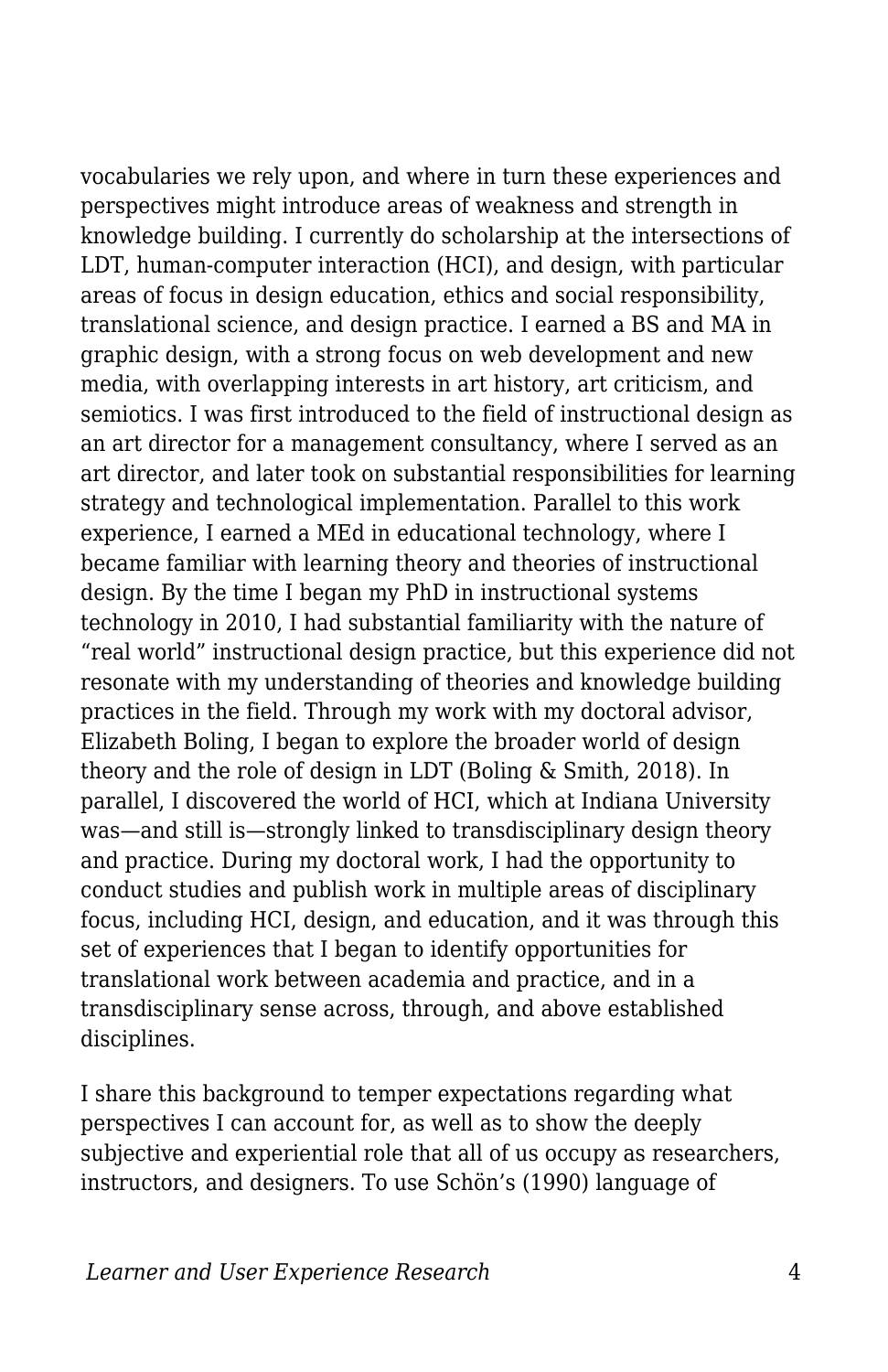repertoire, the vocabularies, theories, methods, concepts, and processes of each of these fields have left a unique imprint on my way of seeing the world and impacts my praxis in ways that are not even fully accessible to me (Boling et al., 2017). Thus, I will present one view of how HCI and LDT might productively be connected. You, the reader, will have to confront differing epistemological traditions, the difference in disciplinary patterns of knowledge production, and even the difference in philosophical and critical orientations and choose your own path forward. I will seek to leave behind the "breadcrumbs" of my own experience so you can find your own path through the literatures of these fields, with the goal of defining your own transdisciplinary practice.

### **3. HCI as a Discipline**

In the 1960s and 1970s, the need to engage everyday users in the operation of technological systems birthed the field of humancomputer interaction (HCI), concretized through shared interest among cognitive psychologists, computer scientists, and human factors engineers. HCI has existed since this time under many different academic framings, including computer science, information science, human factors, and informatics. While the field has built extensive scholarly knowledge through conferences (most notably the ACM CHI Conference on Human Factors in Computing Systems, or "CHI"), the lack of undergraduate programs in the field have led to a lack of general awareness of this community, particularly within the educational community. Exacerbating this issue of awareness, HCI—like its computer science siblings—has historically prioritized conference publications, which are refereed at an equivalent level to journal articles in education and other fields. Thus, CHI conference publications and those of partner conferences (e.g., DIS, CSCW, Creativity and Cognition, UIST) are considered to contain the most rigorous knowledge in the HCI field. While the HCI community is not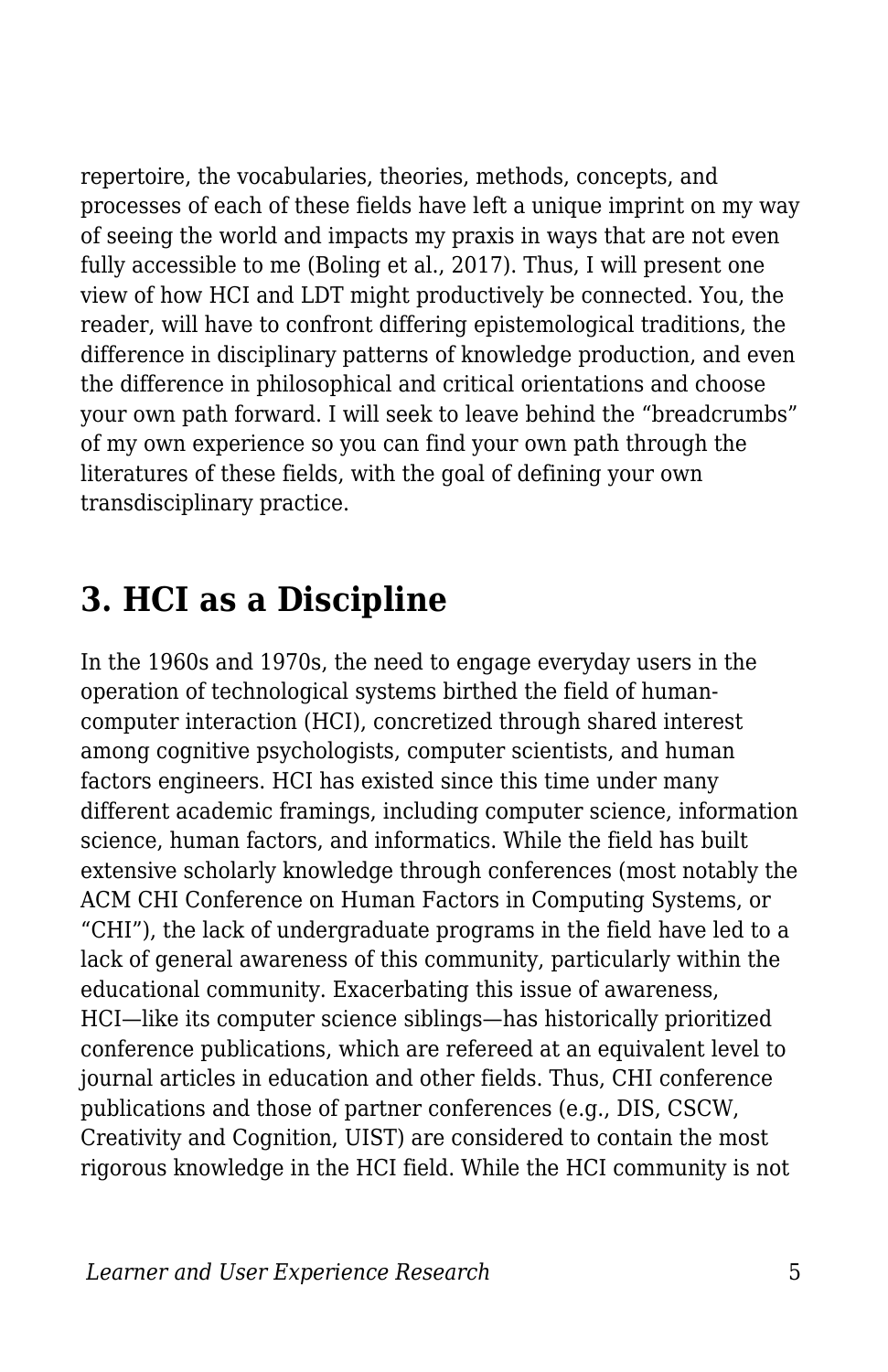as large as the educational research community, writ large, the field is highly productive, with 647 full papers (roughly equivalent in prestige and rigor to journal papers in education) accepted at the 2020 CHI conference alone.

Given the modern awareness of UX Design, particularly in the rise of design approaches in industry, it is also important to situate UX within or in relation to HCI. First, while many UX designers are trained in graduate HCI or Information Science programs, these paths are not exclusive or predetermined; many UX designers originate in other fields, such as industrial design, graphic design, computer science, or marketing. Thus, many fields consider themselves to have some claim to UX, which is aligned with program offerings and common degree paths—made possible because UX in some ways is more of a philosophy than a concrete and objectively defined set of skills or theoretical perspectives. Second, while UX approaches and methods resonate strongly with trends of human-centered design within HCI, UX is not generally considered to be a subset of HCI, but rather a superset. This means that while HCI knowledge can often be seen as foundational to UX practice, many practitioners do their work quite ably without this full historical backdrop (Gray et al., 2014). Third, a gap in research and practice has resulted in a lack of resonance and awareness between the knowledge produced in academic settings, and the knowledge required to expertly inform expert practice. This gap, like those in many other fields, points towards mismatches in knowledge generation, categorization, and eventual use (Colusso et al., 2019; Gray et al., 2014). For all of these reasons, I cannot present HCI knowledge production as a totalizing force over all of UX practice; instead, I position HCI as one of multiple traditions that might inform a future LX role, and one that I am perhaps uniquely positioned to share and contextualize to an LDT audience due to my educational background and research foci.

HCI has a long and tumultuous history, marked by the rapid rise of technological capability, the equally rapid uptake of technology in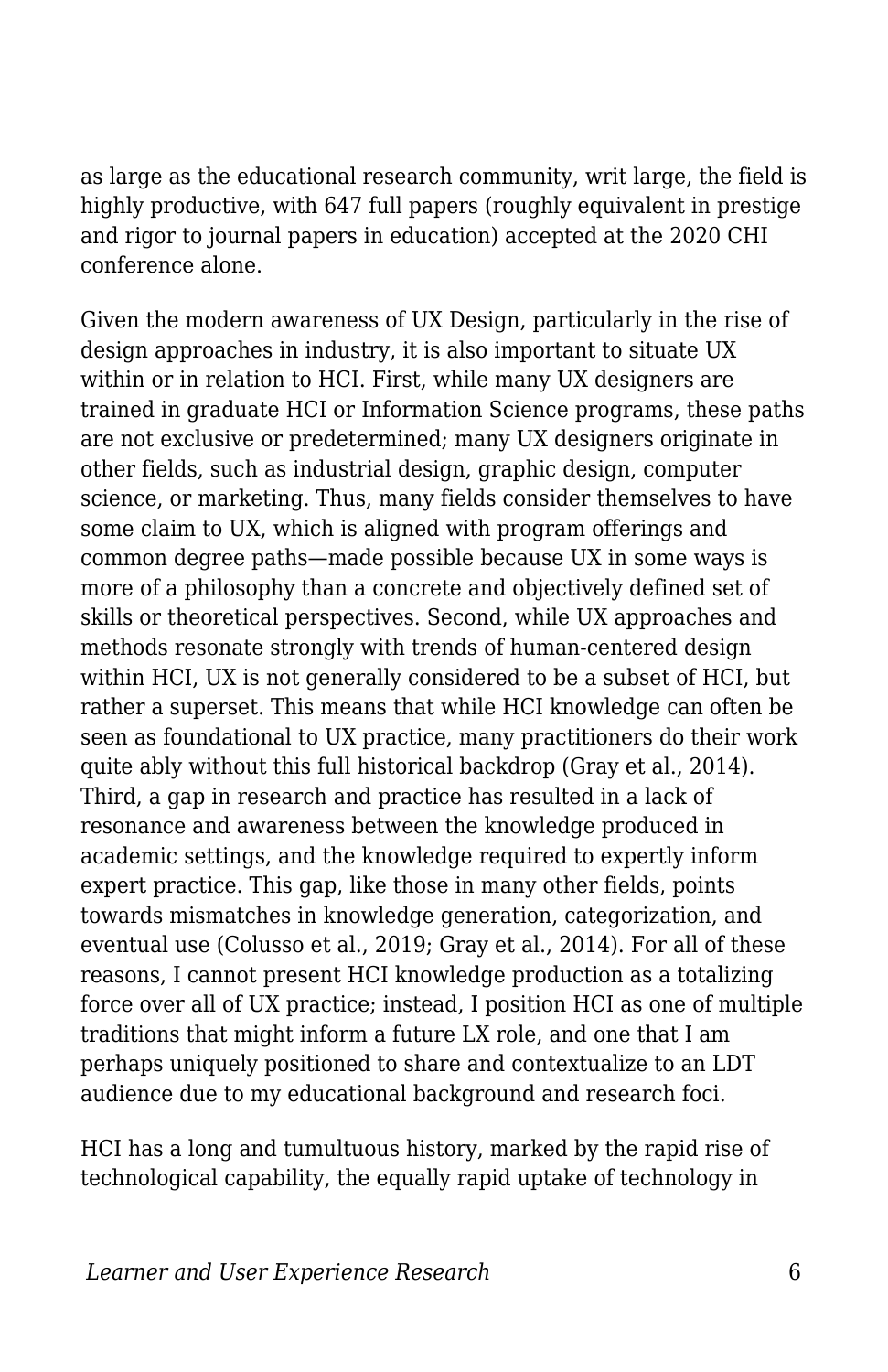society, and the diversification of knowledge from scholars who have introduced theoretical and conceptual lenses from a range of disciplinary perspectives. These expansions of the field over time have been theorized by multiple scholars using the language of "waves" and/or "paradigms" (Table 1). While each of these mapping approaches is reductionist in at least one dimension, these accounts of HCI scholarship may help to establish the types of perspectives that the field has historically valued, and the epistemological orientation of the knowledge generated through a given perspective. In consolidating these differing perspectives, one might be tempted to see certain perspectives as more "evolved" than others, or to think that—like Kuhnian shifts—certain perspectives are no longer in vogue. In contemporary HCI scholarship, knowledge is still produced in all three paradigms, waves, and sets of typical theoretical approaches. At the annual CHI conference, papers stemming from all three of these traditions are present, and valued for their respective merits by subsets of the overall community. However, the boundaries and field of view of each perspective are still epistemologically and ontologically limited. As Harrison et al. (2007) articulate: "The 1st and 2nd paradigms emphasize the importance of objective knowledge. The 3rd paradigm, in contrast, sees knowledge as arising from situated viewpoints in the world and often sees the dominant focus on objective knowledge as suspect in riding roughshod over the complexities of multiple perspectives at the scene of action" (p. 13). Thus, we can see the continued value of engineering-focused perspectives suggested by the 1st wave, while also identifying new opportunities when engaging in humanistic approaches in a 3rd wave stance (Bardzell & Bardzell, 2015).

#### **Table 1**

*Historical and Conceptual Alignment of Paradigms, Waves, and Typical Theoretical Approaches in HCI*

*Learner and User Experience Research* 7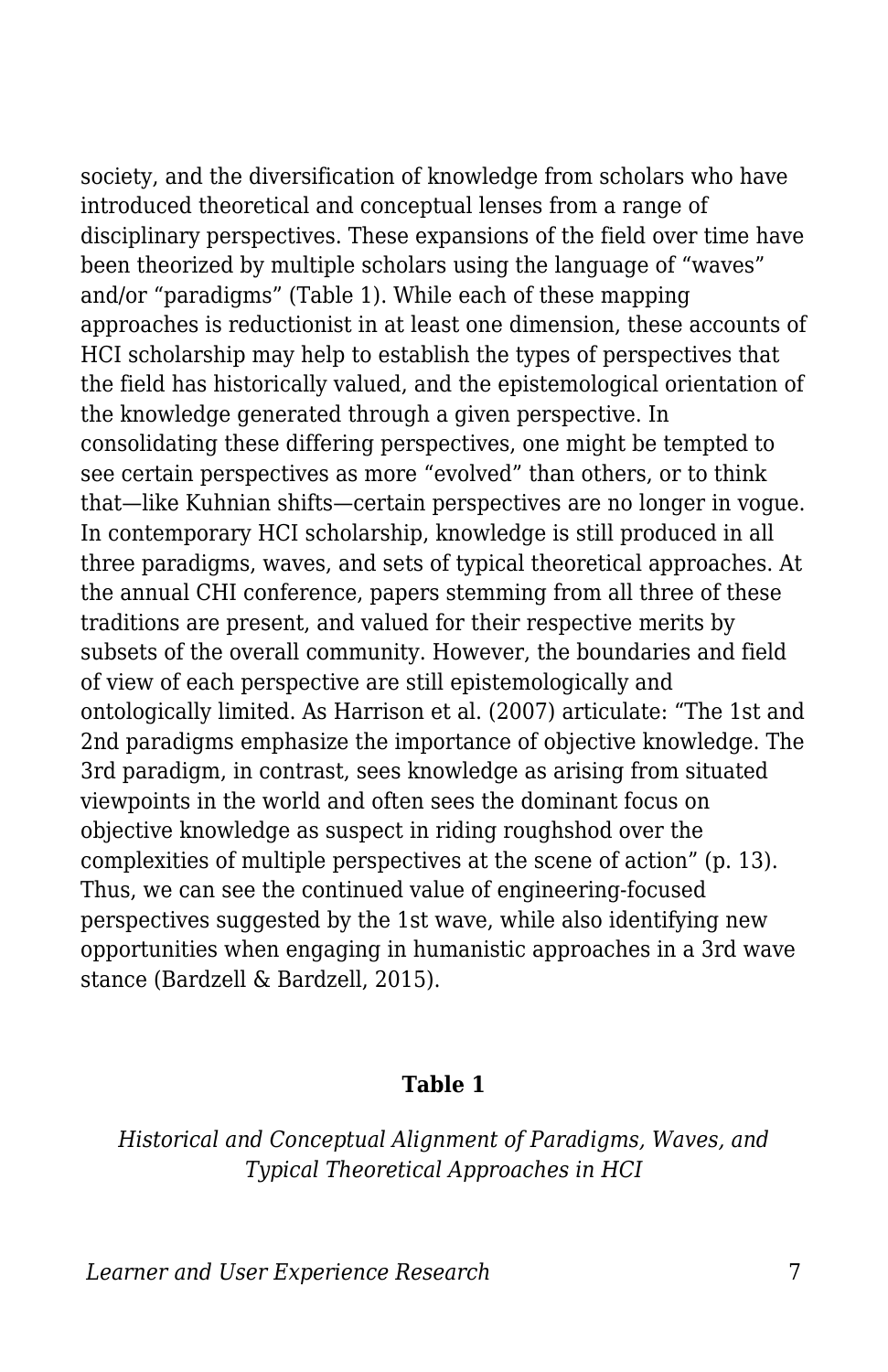|                                                                              | One                                                                                                                    | Two                                                                                                                                                                                   | Three                                                                                                                                                                                        |
|------------------------------------------------------------------------------|------------------------------------------------------------------------------------------------------------------------|---------------------------------------------------------------------------------------------------------------------------------------------------------------------------------------|----------------------------------------------------------------------------------------------------------------------------------------------------------------------------------------------|
| Paradigms<br>(adapted<br>from<br>Harrison et<br>al., 2011,<br>2007)          | Interaction as<br>"man-machine<br>coupling,"<br>with a focus<br>on optimizing<br>fit between<br>person and<br>machine. | Interaction as<br>information<br>communication,<br>with a focus on<br>optimizing<br>accuracy and<br>efficiency of<br>information<br>transfer.                                         | Interaction as<br>phenomenologically<br>situated, with a<br>focus on support for<br>situated action in<br>the world.                                                                         |
| Waves<br>(adapted<br>from<br>Bannon,<br>1995;<br>Bødker,<br>2006)            | Individuals<br>"rationally"<br>operate<br>technological<br>systems to<br>accomplish<br>work tasks.                     | Groups work<br>together with a<br>collection of<br>applications,<br>primarily in work<br>settings and<br>through<br>interaction in well-<br>established<br>communities of<br>practice | Interaction moves<br>from the workplace<br>to our homes and<br>everyday lives and<br>culture. This<br>interaction is<br>increasingly non-<br>work, non-<br>purposeful, and non-<br>rational. |
| Typical<br>theoretical<br>approaches<br>(adapted<br>from<br>Rogers,<br>2012) | • Cognitive<br>modeling<br>• Human<br>factors                                                                          | $\bullet$ External<br>cognition<br>• Distributed<br>cognition<br>• Ecological<br>psychology<br>• Ethnography and<br>ethnomethodology<br>• Situated action<br>• Activity theory        | • Embodiment<br>• Experience<br>• Design<br>• Cultural studies<br>• Critical theory,<br>queer theory,<br>feminist theory,<br>post-colonial theory,<br>post-humanism                          |

The interaction(s) among these perspectives is, in many ways, the greatest potential strength of HCI as a field. New paradigms may illuminate hidden concerns in other paradigms; some paradigms might reframe issues such that approaches taken within other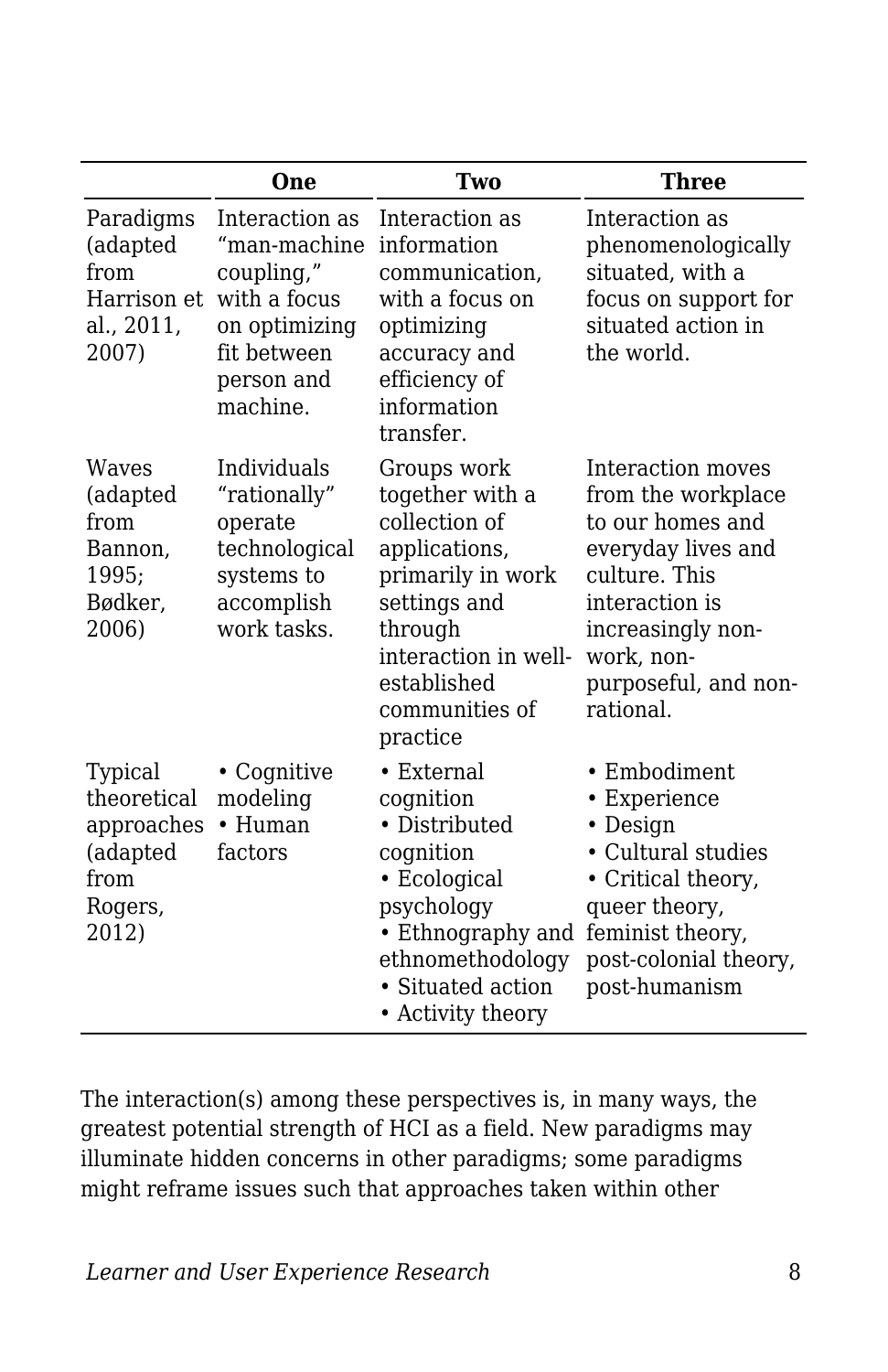paradigms are seen to be inappropriate or ill-structured. And ultimately, the reframing of HCI outcomes as being designed has shifted priorities from experimentally verifiable and objective knowledge (e.g., 2nd wave or paradigm) to socially and culturally defined subjective knowledge (e.g., 3rd wave or paradigm). For instance, while design knowledge in the second wave is primarily concerned with guidelines or prescriptions that are repeatable regardless of context or user, design knowledge in the third wave encapsulates multiple types of knowledge (cf. intermediate-level knowledge; Löwgren, 2013) that are under the control of the designer and the decisions that she chooses to make. Thus, Harrison et al. (2007) position this change in perspective as a shift from "verified design and evaluation methods" to "a palette of situated design and evaluation strategies." This view of design activity and the heightened role of the designer is resonant with recent work in the LDT community describing the subjective-yet-professional role of the designer in creating the not-yet-existing (e.g., Boling et al., 2017; Gray et al., 2015).

An example might be helpful in drawing distinctions—and potential connections—across these three waves or paradigms. Consider the design of a tool to encourage communication among individuals. In the first wave or paradigm, this would automatically be assumed to take place within a work setting, since this performance dimension was initially the center of the field. Rather than considering communication as emergent or situated, the focus would be on optimizing fit between person and machine, with the metaphor of human as a machinist "cog" as the primary metaphorical framing. In this context, it is difficult to engage with any philosophical position other than that of efficiency or speed of production. If the human is a cog—and often as a solitary actor working in tandem with a larger machine—then the goal should be to optimize fit and remove any barriers to increased efficiency, and thus any focus of encouraging communication would have to focus on the working of humans as rational actors (Card et al., 1983). This might feel most similar in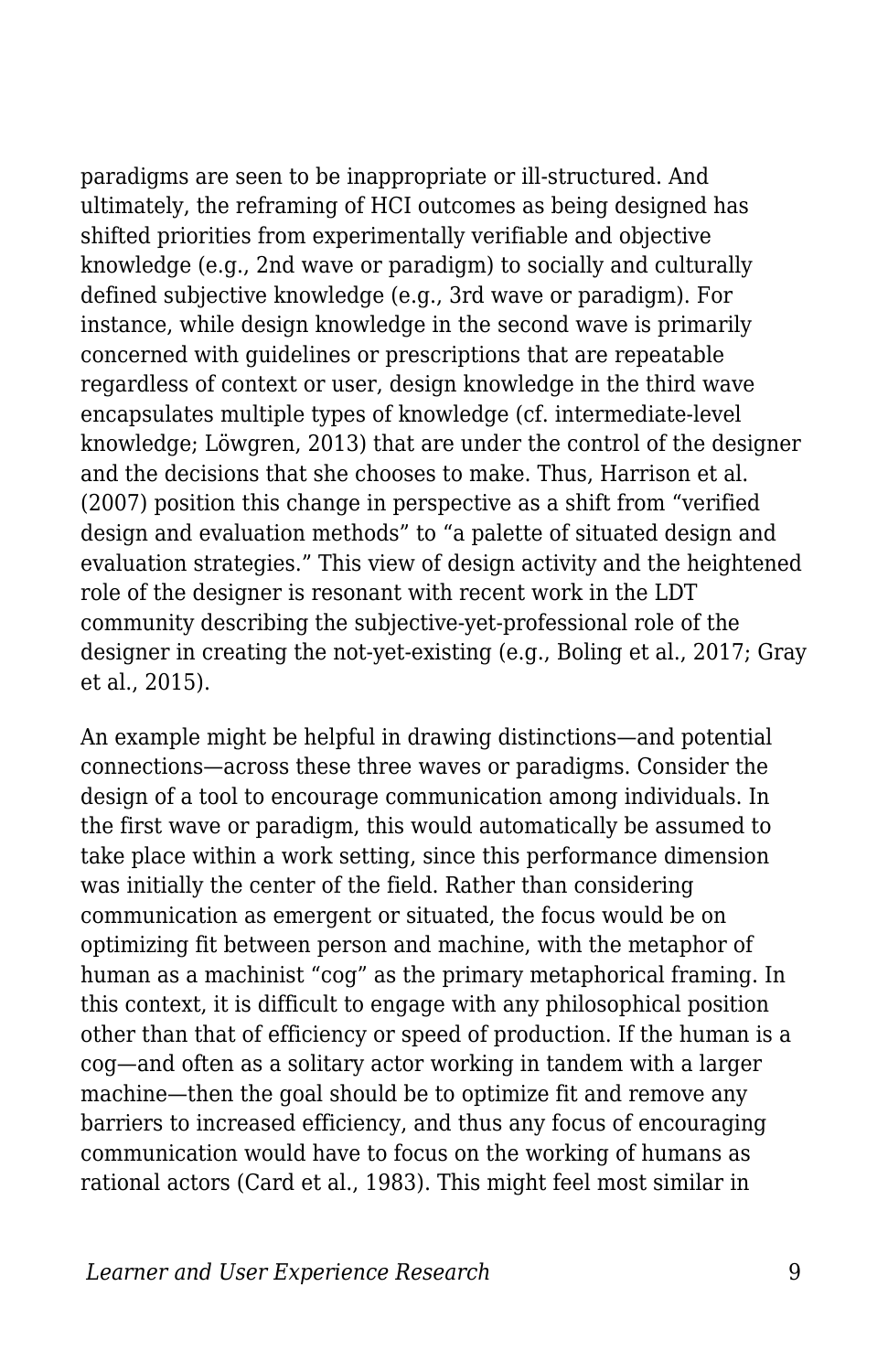approach to programmed instruction or cognitivist approaches to learning which value recall or speed of instructional progress. In the second wave or paradigm, improvements in communication would still most likely be presented in a work context, although the role of communication might shift from merely being efficient to perhaps creating a sense of belonging. Building upon theories from sociology and anthropology, the designer might identify opportunities to build team cohesion both in person and across distance (G. Olson & Olson, 2000), while also attending to the accuracy and efficiency of communication capability. In this context, the focus is still on improving work practices, but the social role of human actors is more dominant, and the agency of users to orchestrate their own experiences begins to be foregrounded. This might feel similar to most constructivist or learner-focused efforts in an educational context, where the agency and unique role of the student is valued alongside their ability to attain educational goals. In the third wave or paradigm, communication might be supported in a variety of contexts—from performing one's identity on SnapChat (McRoberts et al., 2017), to the "umbrella movement" that encouraged local democracy in Hong Kong (Kou et al., 2017), to the ability to communicate with one's romantic partner across continents (Sengers et al., 2005), to supporting communication among sex workers in order to identify bad actors (Strohmayer et al., 2019). In each of these contexts, the meaning and importance of communication might differ, resulting in contextually, socially, culturally, and interactionally-bound differences in design, adaptation, and use. This work may require the researcher to take on an activist role by attending to power differences, marginalized communities, or even issues of policy or illegal behaviors. In this context, the subjective qualities of interpretation, experience, and embodiment are foregrounded, with other elements such as technical feasibility, efficiency, or fidelity assumed to be present. This type of work is rising in prominence in educational contexts, primarily in relation to underrepresented groups or social justice, where the lived experience of learners is valued on its own merits and not just in relation to imposed standards.

*Learner and User Experience Research* 10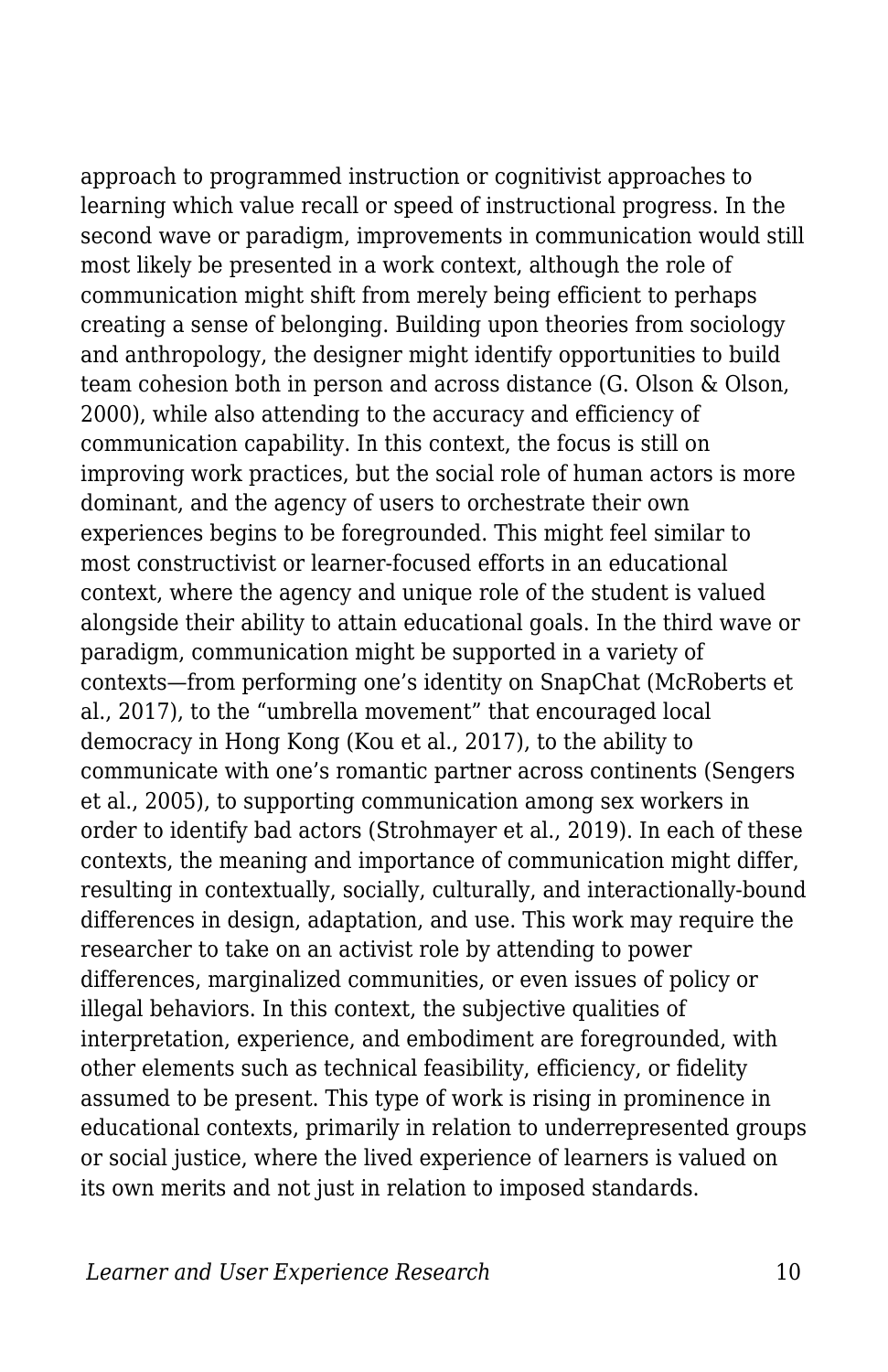In summary, HCI as a field can be seen as distinct from, yet related to UX design practice. HCI scholarship includes conceptual and methodological contributions from a range of disciplinary and epistemological perspectives, each of which is limited in scope, generalizability, and resonance with the complexity of everyday life. It is in the cross-section of these approaches—from computation, technological capability, and humanism—that the user and their needs can be identified and acted upon.

# **4. Building Connections to Relevant Instructional Design Scholarship and Concepts**

As the previous section describes, HCI scholarship exists across a range of disciplinary and epistemological perspectives, which have been continuously reinforced and extended over the past three decades. This pattern of disciplinary inclusivity and translation is substantially different from the relatively isolated intellectual position of the LDT community over the same period (see Smith & Boling, 2009, for an example of this isolation in relation to design terminology and theory). Thus, while the LDT community has focused largely on issues relating to design process (see Branch, 2009; Gibbons et al., 1996, for some of these historical roots), the larger design community—and by extension, HCI scholars—have sought to create and disseminate design methods. ADDIE and its many derivatives focus on an overarching theory of praxis (Branch, 2009), while design disciplines more broadly construed (and as adopted in HCI, often) focus on the idea of method (Gray, 2016). This is evident through supporting texts (B. Martin & Hanington, 2012) and through a focus on method development in the HCI literature, although not always with successful adoption in practice (e.g., Roedl & Stolterman, 2013). While traditional views of theory and knowledge still tend to dominate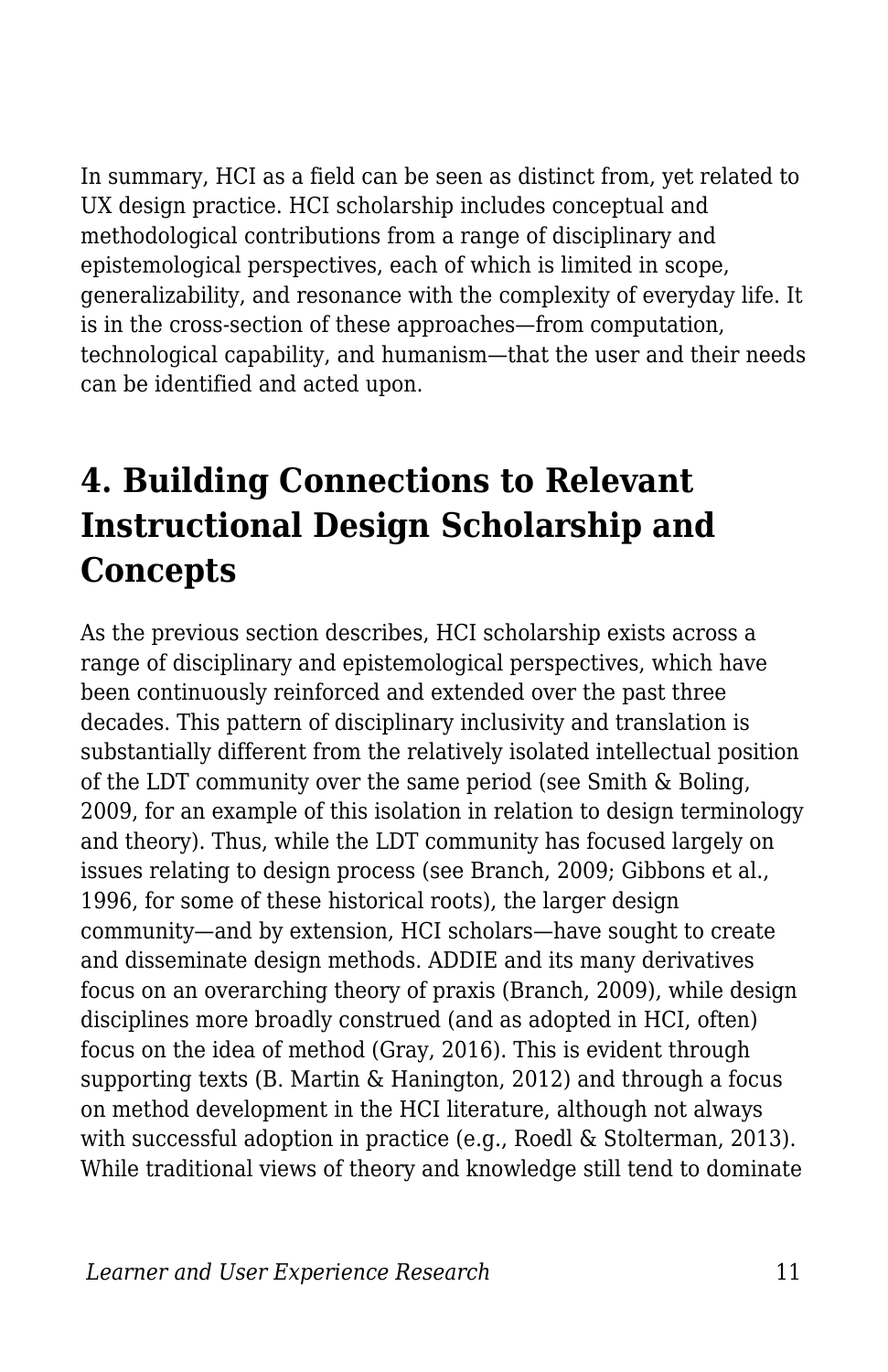LDT scholarship and practices, there is increasing engagement with other disciplinary communities such as HCI, particularly in the learning sciences.

I provide a brief comparison of process "stages" commonly used in LDT and methods that are commonly in use in HCI and UX practice in Table 2 as an example of this difference in language. While ADDIE is inherently limiting (see relevant critiques from Boling & Gray, 2014; Smith & Boling, 2009), drawing parallels between disciplinary perspectives is useful in highlighting the methods-focused language of UX across a range of potential design moves. The rich array of methods used opportunistically across multiple design "phases" or "stages" also indicates a particular focus on the lived experience and context of everyday users across the design engagement that is not easily captured in a typical ID phase or method (e.g., learner analysis; Gray, 2015). Much of this richness of method is the result of the stronger modern alignment of HCI and UX practices with methods developed across numerous design disciplines (see B. Martin & Hanington, 2012, for a widely-adopted compendium of these methods), as compared to the relatively weak notions of design that are common in LDT (Smith & Boling, 2009). These views of design and design process have the potential to diverge in unproductive ways—as instructional designers seek to work with UX or HCI practitioners—if they are not recognized and reconciled. Part of this reconciliation is a further engagement in the research-practice divide and the differing definitions and conceptual vocabulary that describes design activity. This dialogue and conversation is still in nascent stages in the HCI community (Brier et al., 2017; Gray et al., 2014; Reeves et al., 2018), and is in its beginning stages in the LDT community (Boling et al., 2017; Gray et al., 2015; Smith & Boling, 2009).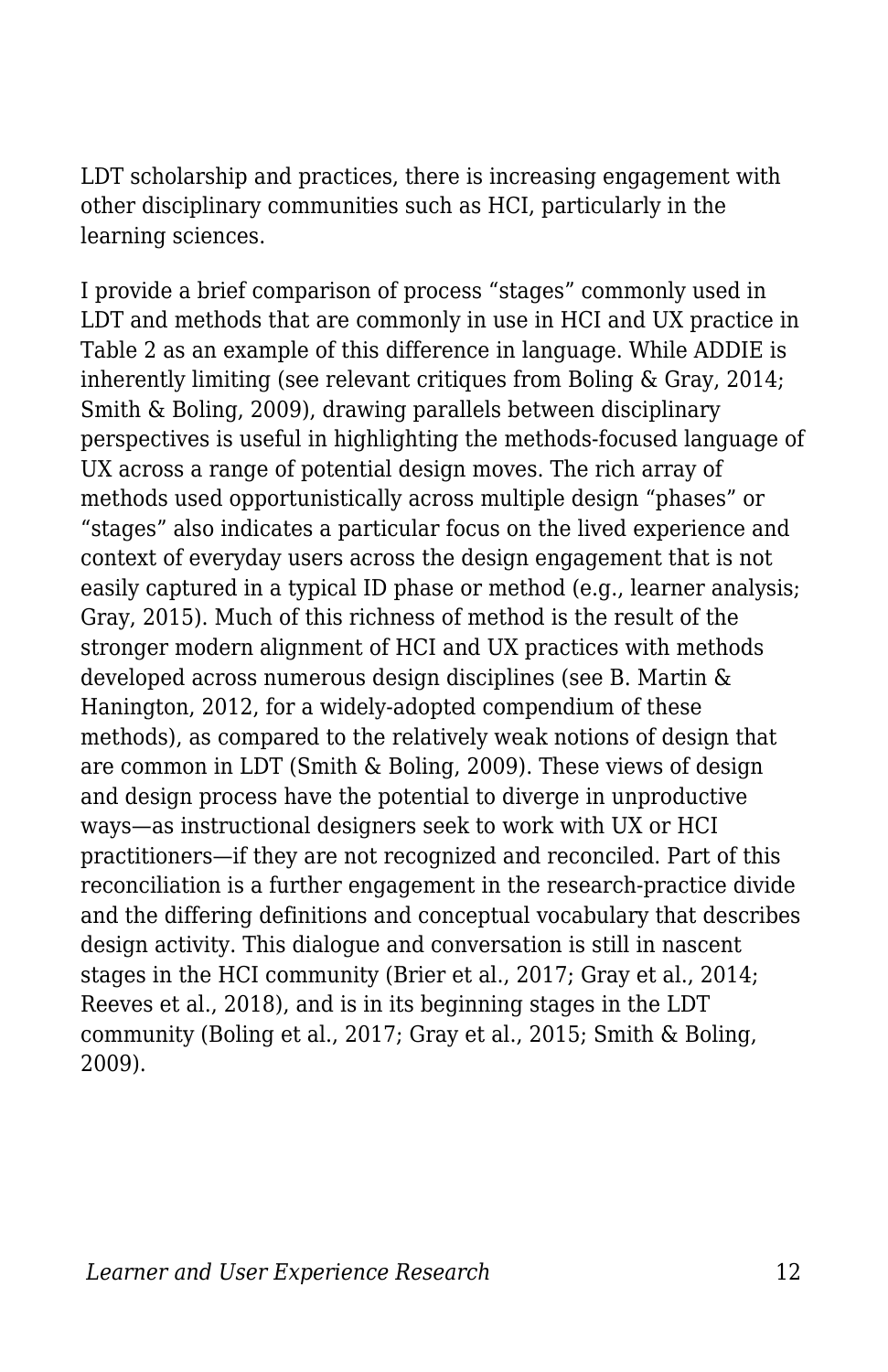#### **Table 2**

*Brief Comparison of Process Language from Instructional Design With HCI or UX Methods/Concepts*

| <b>ID Process Stages</b>                | <b>Examples of HCI or UX Methods or Concept</b>                                                                                                                                                                                                                                                      |
|-----------------------------------------|------------------------------------------------------------------------------------------------------------------------------------------------------------------------------------------------------------------------------------------------------------------------------------------------------|
| Analysis                                | User research (as an umbrella term)<br>• Personas (Marsden & Pröbster, 2019)<br>$\cdot$ Scenarios<br>• Contextual inquiry (Beyer & Holtzblatt, 1998)<br>• Ethnographic engagement<br>• Interviews                                                                                                    |
| Design<br>Development<br>Implementation | • Prototyping (Lim et al., 2008)<br>- Sketching<br>- Wireframing<br>- Medium to high fidelity<br>• Problem framing (Dorst, 2015)<br>• Probes (Wallace et al., 2013)<br>• Deployment studies (Chilana et al., 2011)                                                                                   |
| Evaluation                              | User testing (as an umbrella term)<br>• Usability testing (Dumas & Redish, 1999;<br>Reeves, 2019)<br>• Cognitive walkthrough (Wharton et al., 1994)<br>• Experience sampling (Hektner et al., 2007)<br>• Wizard of Oz (Dahlbäck et al., 1993)<br>• Experience prototyping (Buchenau & Suri,<br>2000) |

<sup>a</sup> Any methods not directly referenced can be found in compendia of methods such as the work of B. Martin & Hanington (2012).

Following on from this contrast between process and method, there are also larger vocabulary misalignments that make movement across and within HCI and LDT disciplines problematic. While this is a known issue relating to transdisciplinary research and practice (Blevis &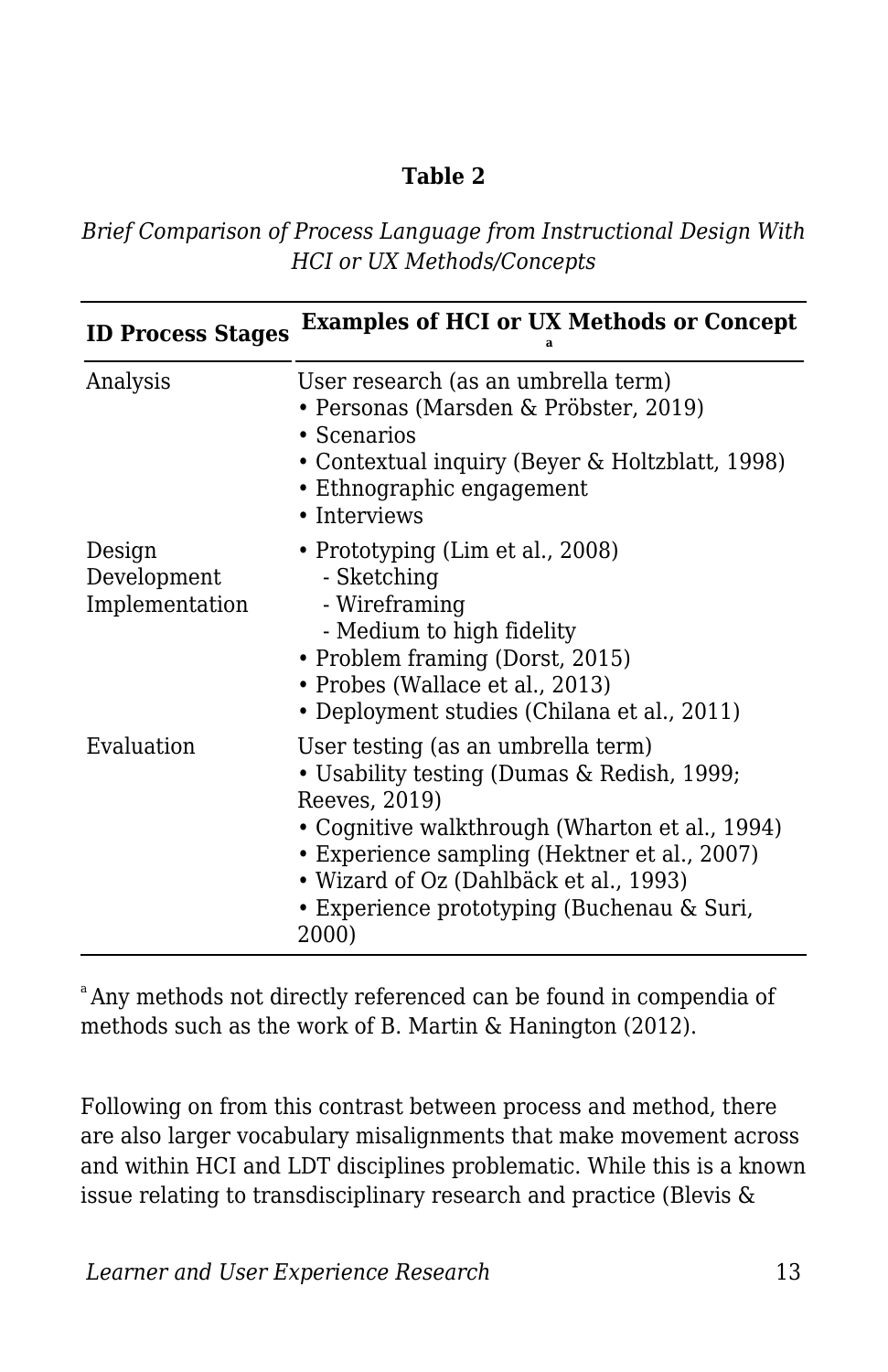Stolterman, 2009; Gray & Fernandez, 2018), recognizing areas of overlap and disconnect is an important starting place to building knowledge at the inter- and trans-disciplinary levels. As noted in Table 3, there are some areas of conceptual alignment among HCI/UX and LDT. For instance, both fields have used Dewey's notion of pragmatist aesthetics (e.g., Dewey, 1934/2005) to guide user/learner experiences, and both have a range of scholarship types with differing standards of rigor, differing outcomes, and different potential use cases. There are also areas with potential for alignment which, if undertaken without epistemological investigation, could result in false equivalency. For instance, while principles and best practices from LDT can easily be found in Löwgren's (2013) notion of intermediate-level knowledge, drawing an equivalency without attending to overarching notions of design knowledge and the relationship of these knowledge types to theory or precedent knowledge could result in improper conclusions. Finally, there are areas where each field has gaps that are wellcovered by other fields. For instance, the use of participatory design and co-design approaches in HCI/UX has facilitated new modes of engagement with end users that is not present in traditional LDT scholarship. Similarly, the focus on learning and instructional theory in the LDT community does not have a strong equivalent in the HCI/UX community. In this latter case, we might probe historical examples to see where current opportunities might lie. For example, in the early days of desktop computing, Carroll and colleagues generated the "training wheels" model of instruction to encourage active exploration and early failure (Carroll & Carrithers, 1984), leading to the theory of minimalist instruction. Although this theory was introduced in an HCI context, it only had a lasting impact in the LDT context, aside from a brief reintroduction by a recent student of mine in relation to mobile onboarding experiences (Strahm et al., 2018). Thus, we can see the barriers between these concepts—and their potential for uptake in the alternate disciplinary context—as permeable, but requiring translational effort and awareness of the knowledge production norms of all relevant communities.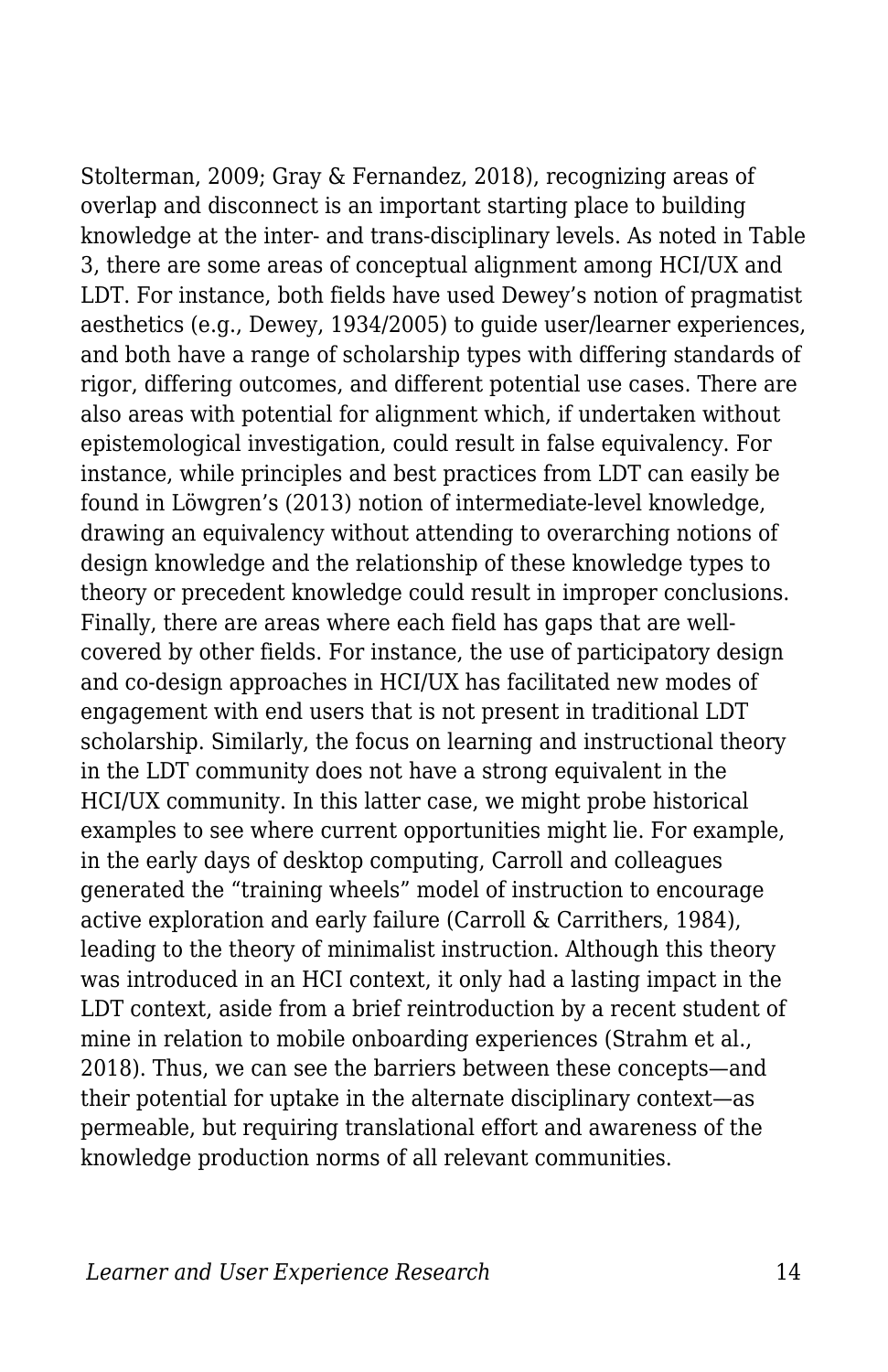There is also a potential for alignment in a discussion of research methods more broadly. While multiple forms of research design are common, both in education and in HCI contexts, there are notable differences as well (see J. S. Olson & Kellogg, 2014, for an overview of research methods for an HCI audience). While LDT conceptions of research are primarily attached to formative and summative evaluation or related to patterns of implementation or adoption, HCI and UX researchers view research approaches more broadly in ways that may seem diffuse or unrecognizable as research to the LDT community. Drawing from Table 2, HCI researchers commonly use intermediate or final prototypes to elicit user feedback, but the temporal positioning of these engagements can vary broadly. For instance, a probe might be used as a means of identifying situational or contextual characteristics of user groups—a material artifact that can then engage users in sensemaking that is valuable for further work. One example of this is Chatting and colleagues' (2017) use of mobile phone sensors to create customized probes to interrogate family socializing and interaction practices and inform further research and technological development. While the probes themselves look complete, they are merely props through which to gain user involvement and feedback. In contrast, deployment studies can be used to gain summative feedback on the creation of a designed system by end users. But this need not be in the service of a "shippable" product. As an example of the indeterminacy of even a final product, Odom and colleagues (2019) created a highly polished sound system called Olly that was deployed into users' homes for an extended period of time. This system was intended to engage users in considering concepts of "slowness" and data, with the goal not of finalizing a system for production, but rather as a means of creating an interactive vocabulary to engage with in future design work. These two examples of probes and deployment materials have much in common and serve as two examples of research through design (RtD)—whereby the researcher/designer studies their own practices of both creation and engagement with users to enrich foundational concepts and vocabulary for future work. While there are some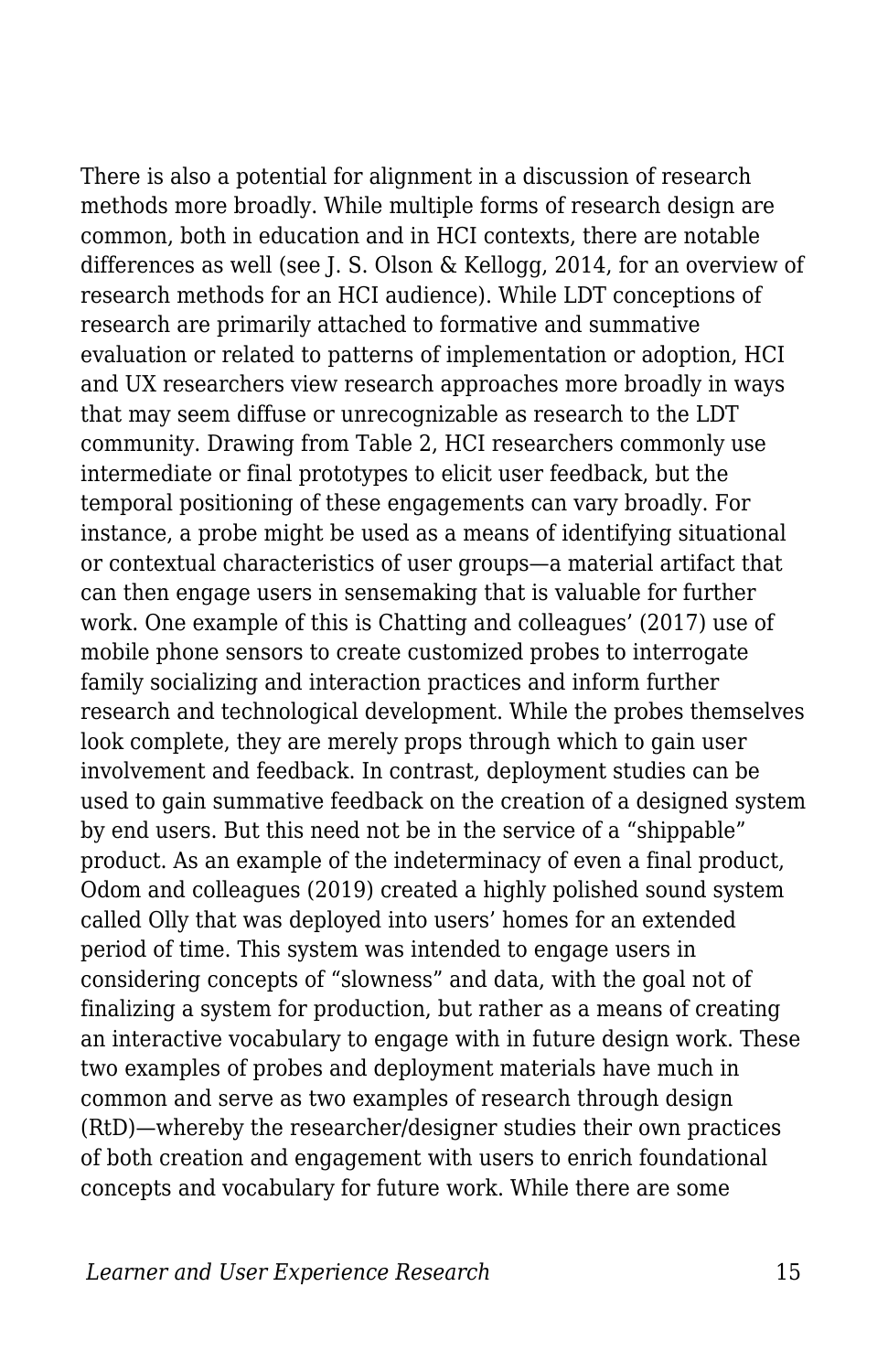parallels with RtD and design-based research (DBR) common within educational research, the epistemological traditions that allowed these approaches to emerge in HCI and LDT, respectively, are quite different. While DBR is intended primarily as a set of design activities with scientific outputs (i.e., theory generation) as a goal, RtD originates in the practice of art and design, and does not generally result in the generation of theory. Instead, RtD results in a more situated and phenomenologically-aware set of practices and vocabulary, which may also then point to opportunities for the generation of theory (Bardzell et al., 2015).

#### **Table 3**

*Brief Comparison of Terminology With ID/Educational Origins and HCI/UX Origins*

| <b>ID or Educational Research</b><br>Concept                                       | <b>HCI</b> or UX Concept                                                                                                                                                        |
|------------------------------------------------------------------------------------|---------------------------------------------------------------------------------------------------------------------------------------------------------------------------------|
| Learning as aesthetic experience<br>(Parrish, 2009, 2013)                          | Technology engagement as aesthetic experience<br>(Wright & McCarthy, 2004)                                                                                                      |
| Design-based research (Wang &<br>Hannafin, 2005) + Design cases<br>(Boling, 2010)  | Research through Design (RtD) <sup>a</sup> (Zimmerman et<br>al., 2007)                                                                                                          |
| al., 2017; Boling & Gray, 2014; Gray<br>et al., 2015)                              | Study of design practices (Boling et Practice-led research (Kuutti & Bannon, 2014)                                                                                              |
| Principles, best practices, and<br>formative research (Reigeluth &<br>Frick, 1999) | Intermediate-level knowledge (Löwgren, 2013)                                                                                                                                    |
| N/A <sup>b</sup>                                                                   | Participatory design (McCarthy & Wright, 2015)<br>and Co-design (Sanders & Stappers, 2008)                                                                                      |
| N/A <sup>b</sup>                                                                   | Critical design (Bardzell & Bardzell, 2013),<br>speculative design (Dunne & Raby, 2013;<br>Elsden et al., 2017), and design fictions (Blythe,<br>2014; Lindley & Coulton, 2016) |
| Learning and instructional theory<br>(Reigeluth, 2013)                             | N/A <sup>b</sup>                                                                                                                                                                |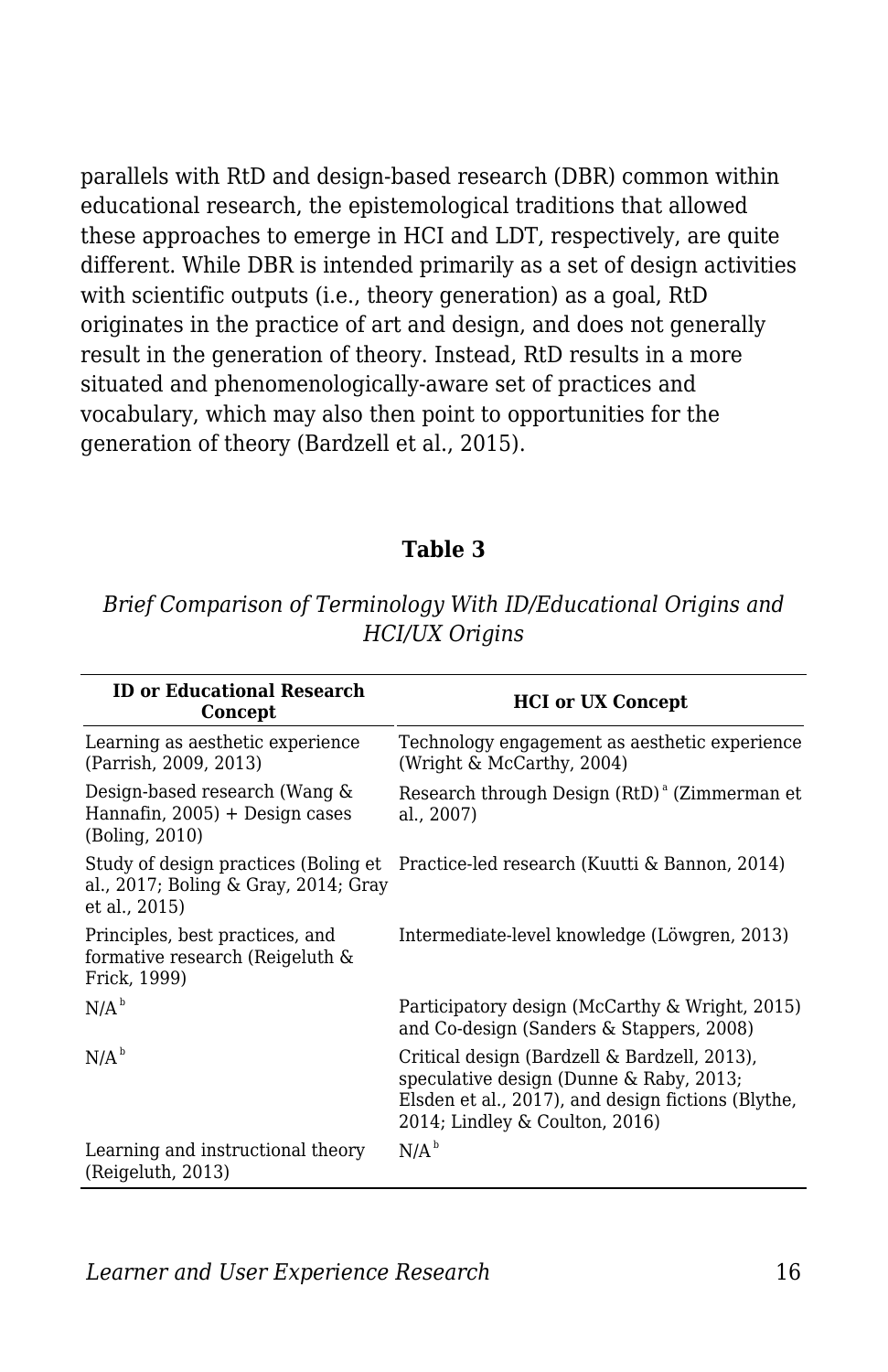<sup>a</sup>While RtD is aligned with DBR, the aims and design knowledge gained through RtD varies substantially from common DBR implementation due to underlying understandings of design theory and design knowledge.

 $\mu$ <sup>b</sup>This implies that there is no strong intellectual tradition, although isolated examples may exist.

Table 3 also provides potential insight into substantial research gaps in the LDT space, and narrower or different conceptual gaps in the HCI or UX literature. I wish to call attention to two specific areas where there is almost no research presence: (a) participatory and codesign approaches, and (b) critical and speculative work. Participatory design (PD) and co-design are philosophically aligned methodologies that aim to enable everyday people to engage in design processes in ways that value their lived experience and flatten traditional structures of power or hierarchy. PD in particular has activist and social justice roots in 1970s Scandinavia; as a result, PD seeks to not only identify stakeholders that may have a "stake" in the system being designed but also to identify those individuals who may not yet have a seat at the table (Simonsen & Robertson, 2012). In HCI contexts, participatory approaches have been used to engage marginalized populations such as rural LGBTQ+ youth (Hardy & Vargas, 2019), more fully involve a range of individuals in citizen science work (Qaurooni et al., 2016), and include women's voices in the design of breast pumps (D'Ignazio et al., 2016). The vocabulary of participation and inclusivity is present in the broader educational literature, but is discussed infrequently in an LDT context, and is almost completely lacking in explicit support through design processes and methods. In an extension of this critically-oriented approach to design activity, critical and speculative work has also risen in prominence in HCI scholarship as a way of identifying potential future social impact, calling attention to inequity, and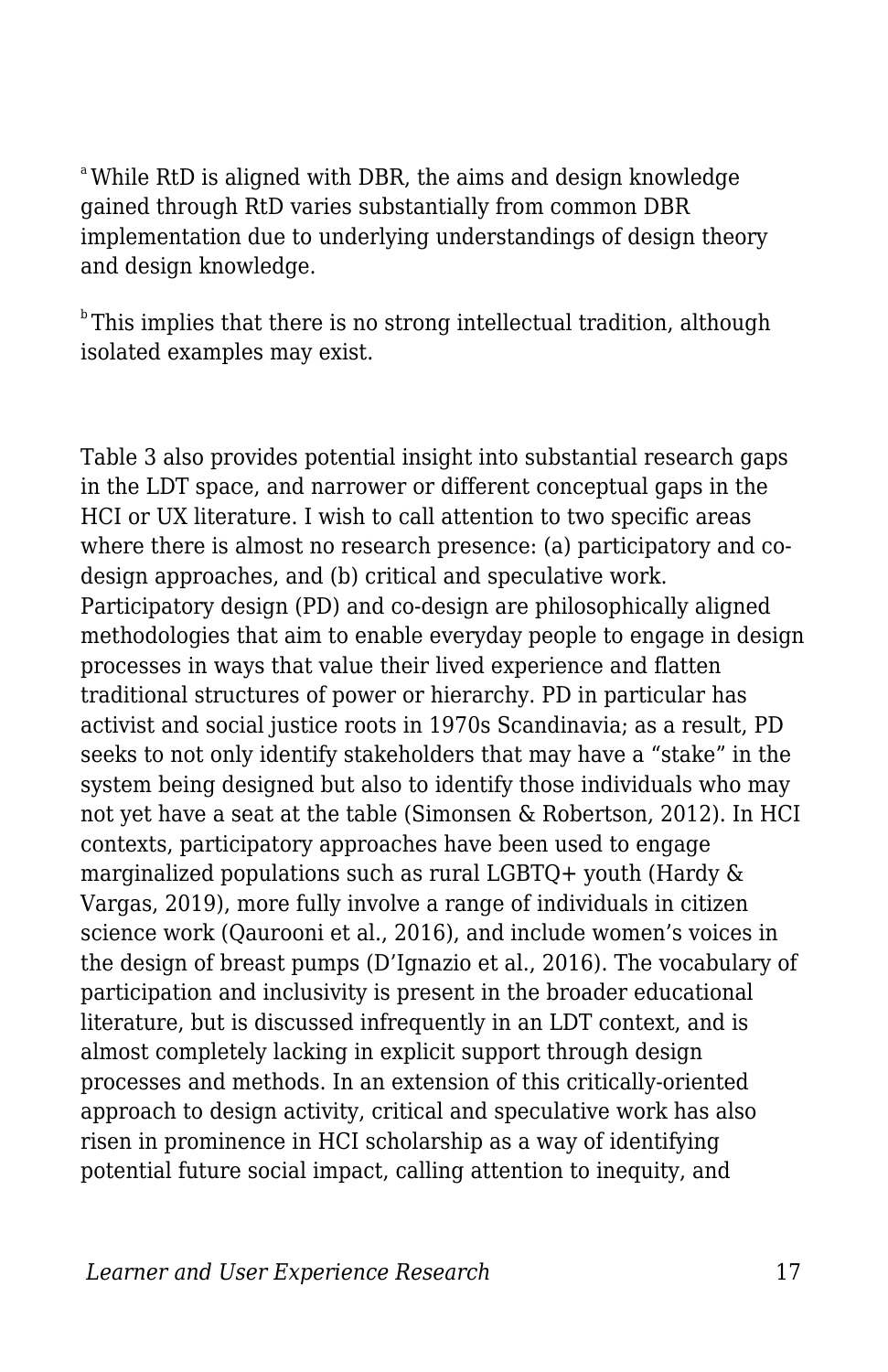encouraging dialogue and social activism. In HCI contexts, this research approach has been used to interrogate gender and design through an analysis of the Menstruation Machine (Bardzell et al., 2015), foreground worker rights and the limits of the quantified self (Toombs, 2014), or even to investigate how lawn-mowing robots could be caring members of a community in the year 2040 (Toombs et al., 2020). While some critical and speculative fiction research might appear trivial or even silly, its goal is to uncover, displace, or bring into language structures that designers need to attend to now and in the future. This space is largely unexplored in an LDT context, even while privacy threats are rising in areas such as learning analytics, which could be productively explored through creative and defamiliarizing methods such as critical design and speculative design fictions (Gray & Boling, 2016).

## **5. Toward a Definition of Learner Experience (LX) Design**

Building on the disciplinary perspectives—including both gaps and opportunities—of LDT and HCI/UX, there are noticeable areas of overlap in perspective and approach which may indicate conceptual boundaries for a future Learner Experience (LX) design role. As is already the case with UX design, job roles and titles have quickly outpaced the academic community and means of formal preparation (Kilgore, 2016). Thus, while I cannot propose to define the field in relation to its present or future form, I do wish to offer a set of guiding principles which may be worthwhile to consider as practitioners and academics alike shape the field and offer formal educational preparation in the future.

As a starting point, I come from a combination of design, education, and HCI traditions, and view design activity as inherently always already about learning. Whenever we engage with what Nelson and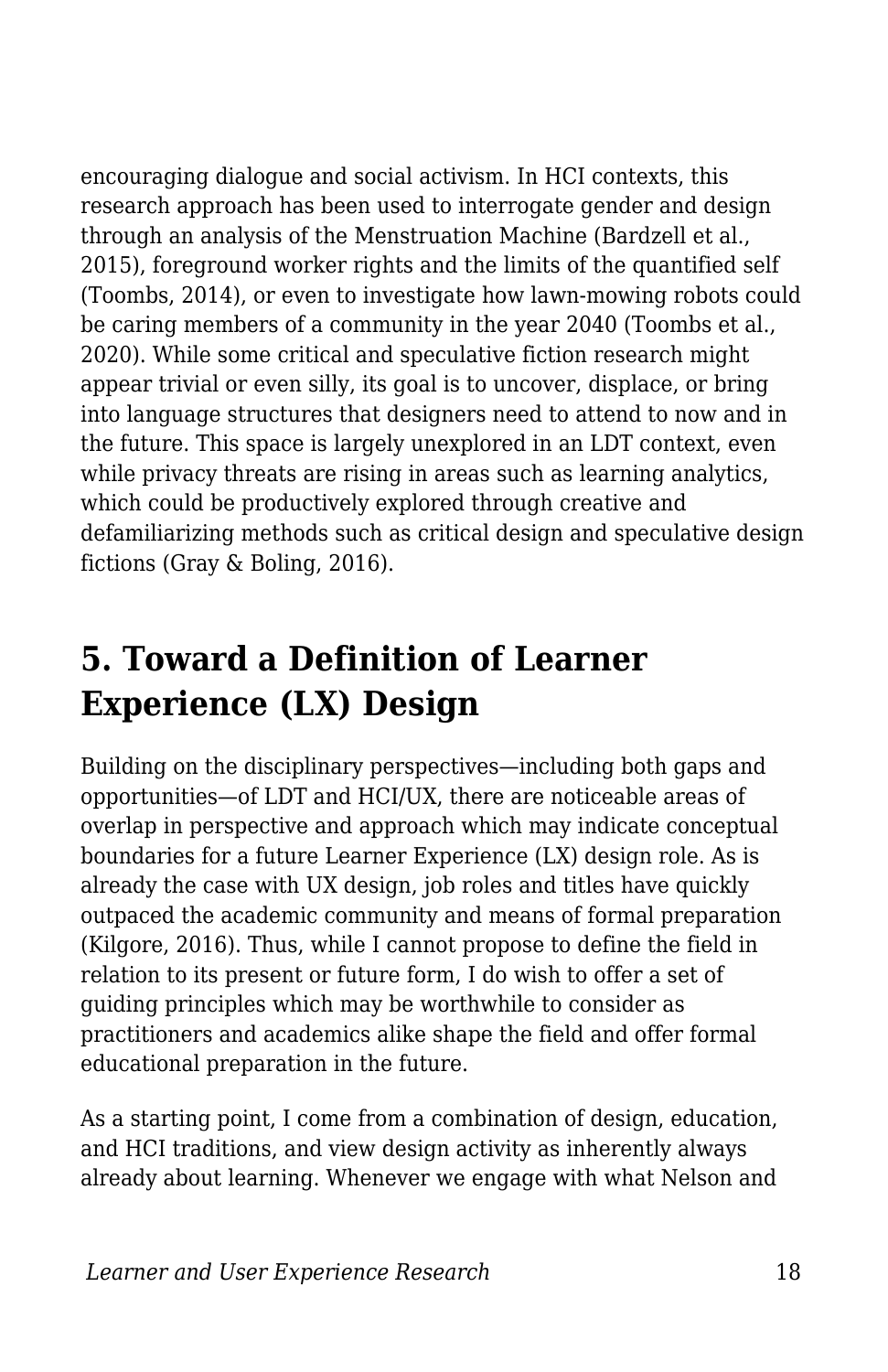Stolterman (2012) term the "not-yet-existing," we must rely on our prior experience and our ability to learn something new in order to make sense of and use that new designed artifact. Thus, the drive in UX design to make experiences feel "intuitive" could merely be seen as a restatement of learning outcomes and objectives. In this spirit, I propose some existing areas of alignment that could be exploited as a conceptual pathway towards LX:

- 1. Designing for aesthetic experience, not just recall or performance in traditional framings. Rather than focusing primarily—or only—on learner performance through measures which are presumed to be objective, build upon notions of learner agency and lived experience from critical pedagogy and aesthetic experience to encourage the creation of meaningful, situated, and memorable learning experiences. Rather than assuming the only philosophy of instructional design to be the creation of "efficient, effective, and appealing" experiences (Merrill et al., 1996), consider other alternative philosophies that may resonate more with the lived experience—socially, culturally, and experientially—of particular groups of humans that wish to learn.
- 2. Considering the acquisition and performance of knowledge in real life/authentic contexts (cf. plans and situated actions; Suchman, 1987). Rather than assuming that education or learning must occur in certain settings or through predictable learner and instructor roles, identify opportunities for learners to engage in processes of self discovery, co-construction, and empowerment. This requires investigation into the lived experiences, mental models, systems of structural oppression which learners might exist within, and the identification of learning systems that address relevant gaps or opportunities in ways that resonate with this subjective experience.
- 3. Queering, reformulating, and empowering the user/learner while attending to the impact on the larger social, cultural, and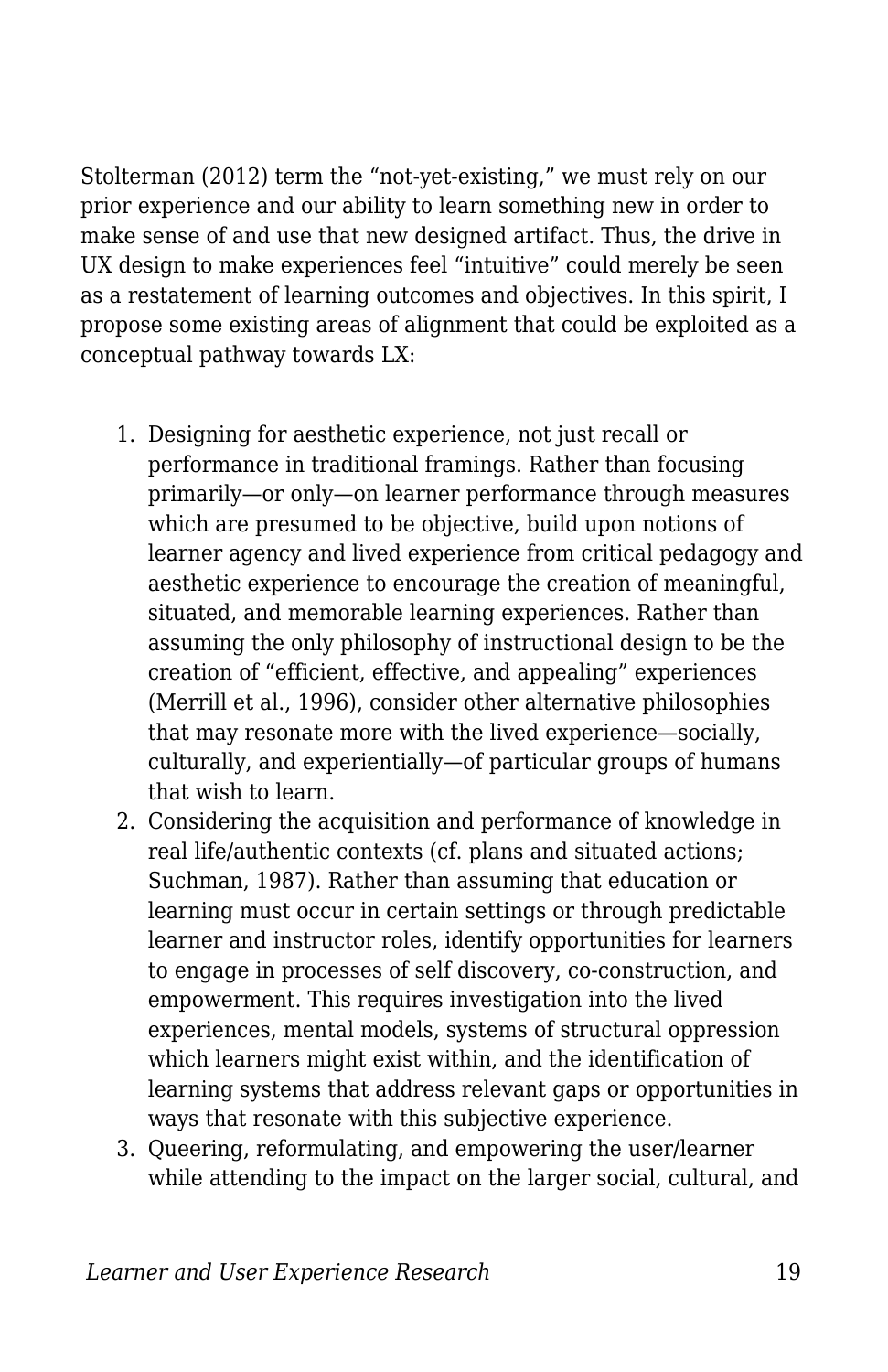environmental context(s). Rather than assuming that learners have similar characteristics and experiences, which often advantages certain types of students in powerful structural ways, identify mechanisms whereby learning experiences can value unique and subjective learner qualities. By recognizing alternate modes of learning—and their potential for broader social outcomes—new classes of learners that have been traditionally disenfranchised may find the space to thrive and become empowered.

4. Framing design as inherently situated, conducted through a designer's character and knowledge, and viewed as a "third way" or specific epistemological perspective that allows for inquiry and action. Rather than positioning design activity as monolithic and defined primarily as "modifications to the model," identify ways in which the designer assumes responsibility for the near- and long-term social impact of their work (Gray & Boling, 2016) in ways that are reflexive, situated, and guided by multiple forms of design knowledge that may arise from multiple disciplinary traditions and epistemologies.

If design is really already about learning, how can LX designers help, and what should the boundaries of their practice be? Should LX designers deal primarily with situations where the learning is unintentional, unstructured, or informal and leave traditional instructional designers to deal with formal learning design challenges? Should LX become an umbrella that is a superset of traditional ID practice, offering new space to play and explore at the intersections with UX and HCI? Wherever the field and the future role of LX lands, this chapter should facilitate an interrogation of knowledge types, disciplinary perspectives, and epistemological perspectives across HCI and LDT communities that will be useful in reading the other chapters in this book.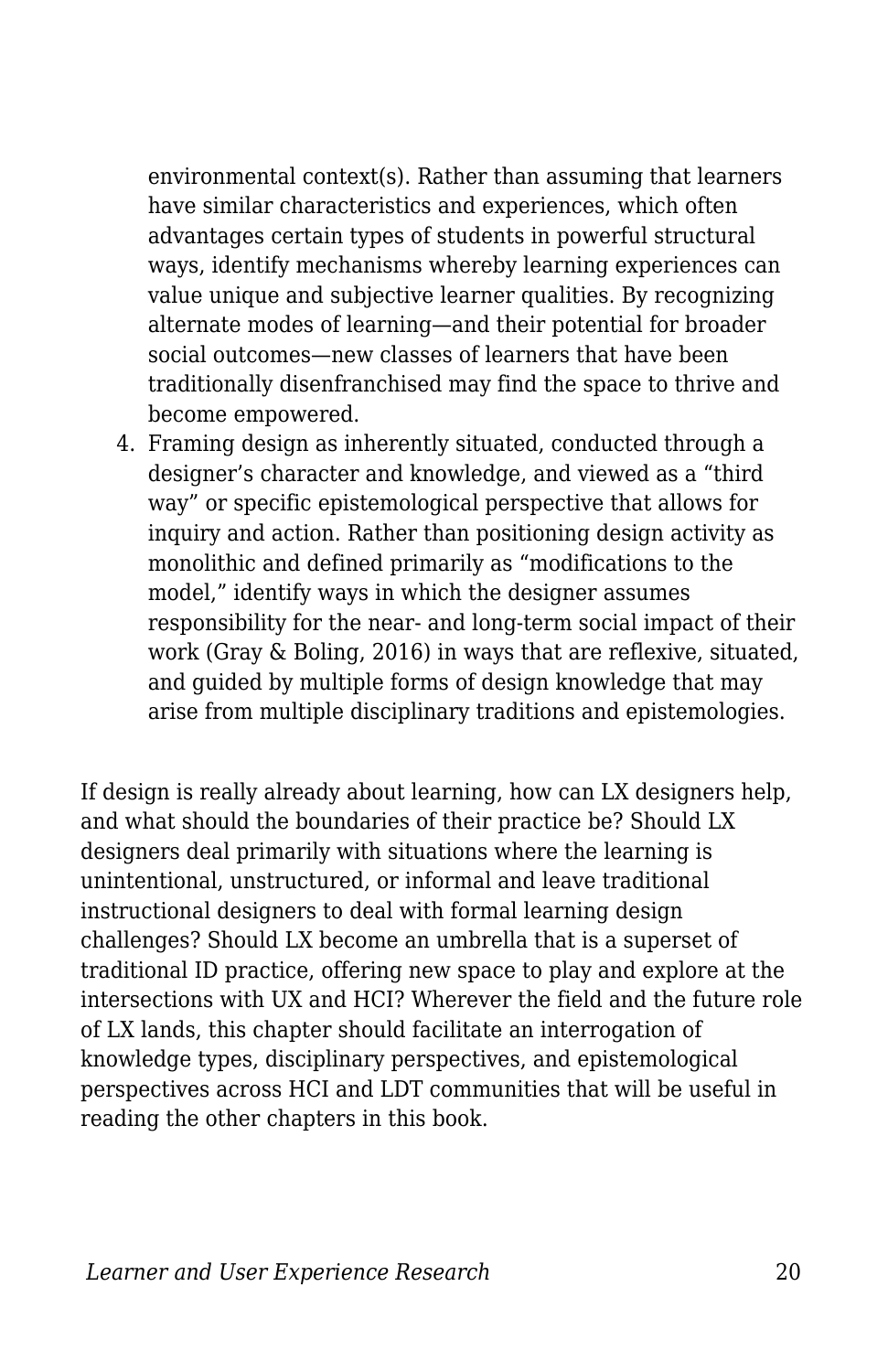### **References**

- Bannon, L. J. (1995). From human factors to human actors: The role of psychology and human-computer interaction studies in system design. In R. M. Baecker, J. Grudin, W. A. S. Buxton, & S. Greenberg (Eds.), *Readings in human–computer interaction* (pp. 205–214). Morgan Kaufmann. [https://edtechbooks.org/-FNbJ](https://doi.org/10.1016/B978-0-08-051574-8.50024-8)
- Bardzell, J., & Bardzell, S. (2013). What is "critical" about critical design? *CHI '13*: *Proceedings of the SIGCHI conference on human factors in computing systems* (pp. 3297–3306). ACM. [https://edtechbooks.org/-Etut](https://doi.org/10.1145/2470654.2466451)
- Bardzell, J., & Bardzell, S. (2015). *Humanistic HCI* (Vol. 8, pp. 1–185). Morgan Claypool Publishers. [https://edtechbooks.org/-IVtj](https://doi.org/10.2200/S00664ED1V01Y201508HCI031)
- Bardzell, J., Bardzell, S., & Koefoed Hansen, L. (2015). Immodest proposals: Research through design and knowledge. *CHI '15: Proceedings of the 33rd Annual ACM conference on human factors in computing systems* (pp. 2093–2102). ACM. [https://edtechbooks.org/-dUc](https://doi.org/10.1145/2702123.2702400)
- Beyer, H., & Holtzblatt, K. (1998). *Contextual design: Defining customer-centered systems*. Morgan Kaufmann.
- Blevis, E., & Stolterman, E. (2009). Transcending disciplinary boundaries in interaction design. *Interactions, 16*(5), 48–51. [https://edtechbooks.org/-Zqcs](https://doi.org/10.1145/1572626.1572636)
- Blythe, M. (2014). Research through design fiction: Narrative in real and imaginary abstracts. *CHI '14: Proceedings of the SIGCHI conference on human factors in computing systems* (pp. 703–712). ACM. [https://edtechbooks.org/-kZG](https://doi.org/10.1145/2556288.2557098)

Bødker, S. (2006). When second wave HCI meets third wave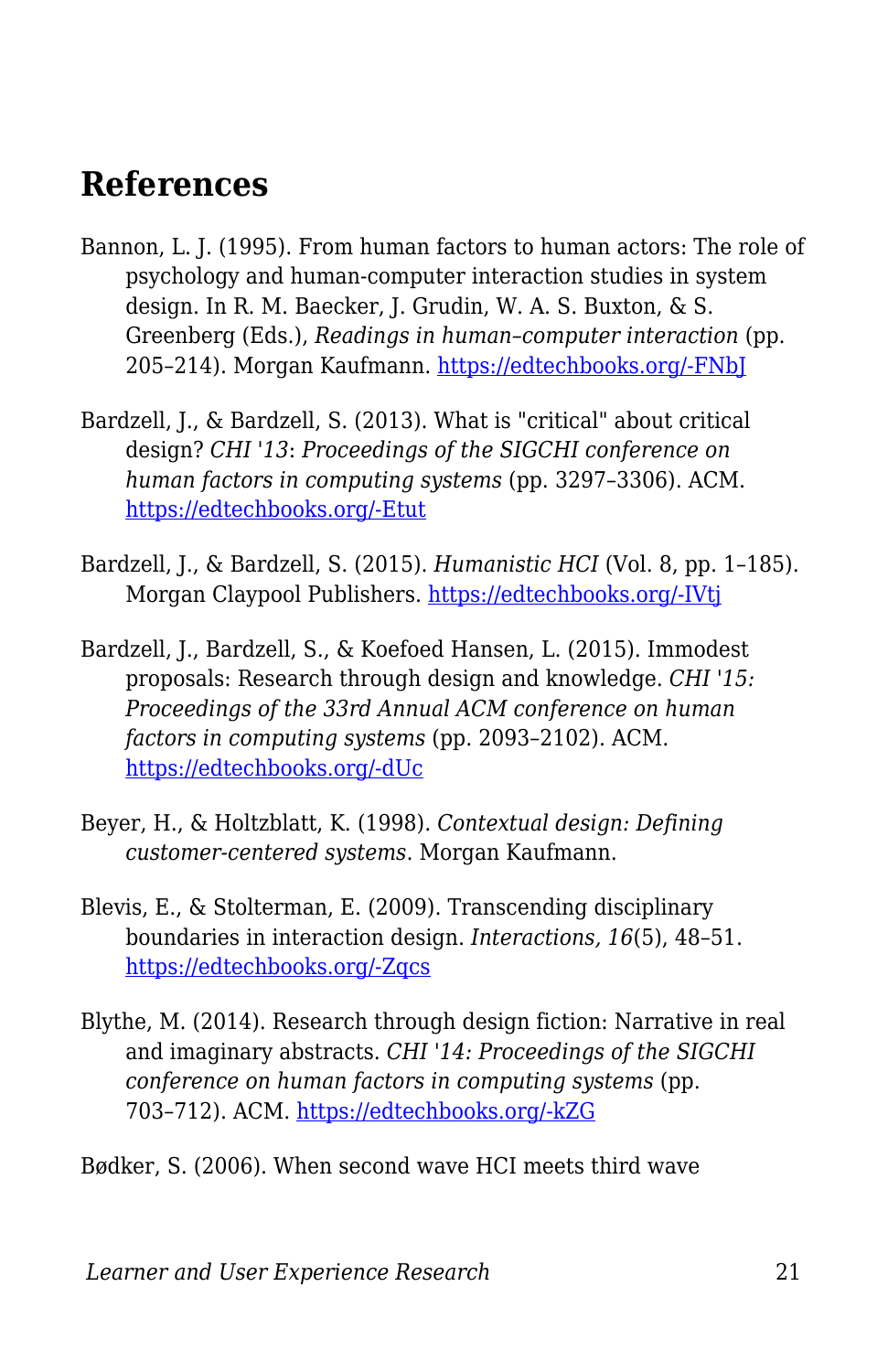challenges. *NordiCHI '06: Proceedings of the 4th Nordic conference on human-computer interaction: Changing roles* (pp. 1–8). [https://edtechbooks.org/-vMNy](https://doi.org/10.1145/1182475.1182476)

- Boling, E. (2010). The need for design cases: Disseminating design knowledge. *International Journal of Designs for Learning*, *1*(1), 1–8. [https://edtechbooks.org/-zeAP](https://doi.org/10.14434/ijdl.v1i1.919)
- Boling, E., Alangari, H., Hajdu, I. M., Guo, M., Gyabak, K., Khlaif, Z., Kizilboga, R., Tomita, K., Alsaif, M., Lachheb, A., Bae, H., Ergulec, F., Zhu, M., Basdogan, M., Buggs, C., Sari, A., & Techawitthayachinda, R. "Inging." (2017). Core judgments of instructional designers in practice. *Performance Improvement Quarterly, 30*(3), 199–219. [https://edtechbooks.org/-KAqE](https://doi.org/10.1002/piq.21250)
- Boling, E., & Gray, C. M. (2014). Design: The topic that should not be closed. *TechTrends, 58*(6), 17–19.
- Boling, E., & Smith, K. M. (2018). Changing conceptions of design. In R. A. Reiser & J. V. Dempsey (Eds.), *Trends and issues in instructional design and technology* (pp. 323–330).
- Branch, R. M. (2009). *Instructional design: The ADDIE approach*. Springer-Verlag.
- Brier, J., Gray, C. M., & Kou, Y. (2017). In search of UX translators: Analyzing researcher-practitioner interactions on Twitter. *DIS '17: Proceedings of the 2017 ACM conference companion publication on designing interactive systems* (pp. 111–115). ACM. [https://edtechbooks.org/-bKIS](https://doi.org/10.1145/3064857.3079129)
- Brown, T. (2009). *Change by design: How design thinking transforms organizations and inspires innovation*. Harper Collins.
- Buchenau, M., & Suri, J. F. (2000). Experience prototyping. *DIS '00: Proceedings of the 3rd conference on designing interactive*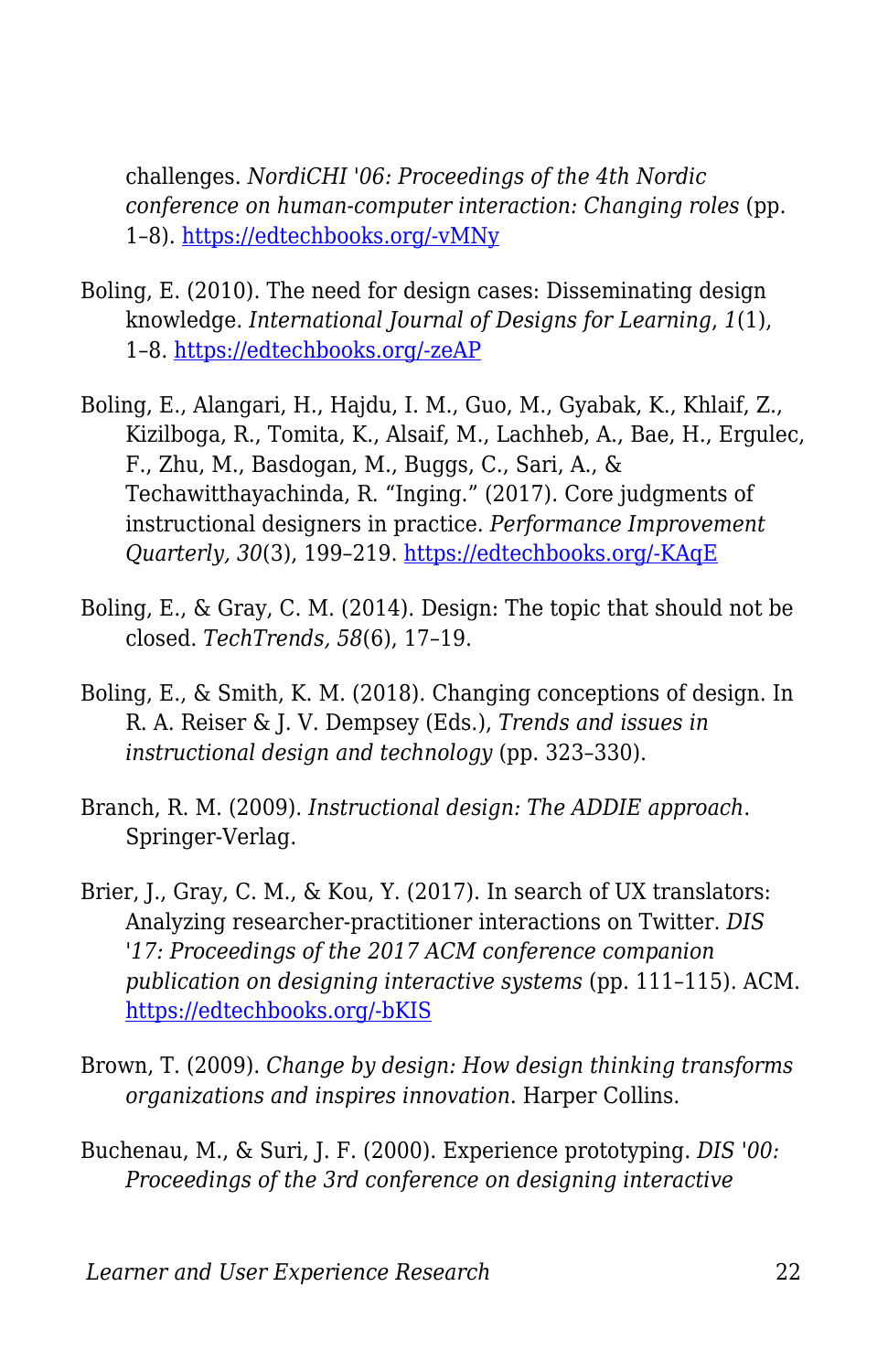*systems: Processes, practices, methods, and techniques* (pp. 424–433). ACM. [https://edtechbooks.org/-wma](https://doi.org/10.1145/347642.347802)

- Card, S. K., Moran, T. P., & Newell, A. (1983). *The psychology of human-computer interaction*. Lawrence Erlbaum Associates.
- Carroll, J. M., & Carrithers, C. (1984). Training wheels in a user interface. *Communications of the ACM, 27*(8), 800–806. [https://edtechbooks.org/-twnU](https://doi.org/10.1145/358198.358218)
- Chatting, D., Kirk, D. S., Durrant, A. C., Elsden, C., Yurman, P., & Bichard, J.-A. (2017). Making ritual machines: The mobile phone as a networked material for research products. *CHI '17: Proceedings of the 2017 CHI conference on human factors in computing systems* (pp. 435–447). ACM. [https://edtechbooks.org/-IXM](https://doi.org/10.1145/3025453.3025630)
- Chilana, P. K., Ko, A. J., Wobbrock, J. O., Grossman, T., & Fitzmaurice, G. (2011). Post-deployment usability: A survey of current practices. *CHI '11: Proceedings of the SIGCHI conference on human factors in computing systems* (pp. 2243–2246). ACM. [https://edtechbooks.org/-BsSX](https://doi.org/10.1145/1978942.1979270)
- Colusso, L., Jones, R., Munson, S., & Hsieh, G. (2019). A translational science model for HCI. *CHI '19: Proceedings of the 2019 CHI Conference on Human Factors in Computing Systems* (pp. 1-13). ACM. [https://edtechbooks.org/-Inze](https://doi.org/10.1145/3290605.3300231)
- Dahlbäck, N., Jönsson, A., & Ahrenberg, L. (1993). Wizard of Oz studies—why and how. *Knowledge-Based Systems, 6*(4), 258–266. [https://edtechbooks.org/-izeM](https://www.sciencedirect.com/science/article/pii/095070519390017N)
- Dewey, J. (1934/2005). *Art as experience*. Berkley Pub. Group.
- D'Ignazio, C., Hope, A., Michelson, B., *Churchill,* R., & Zuckerman, E. (2016). A Feminist HCI approach to designing postpartum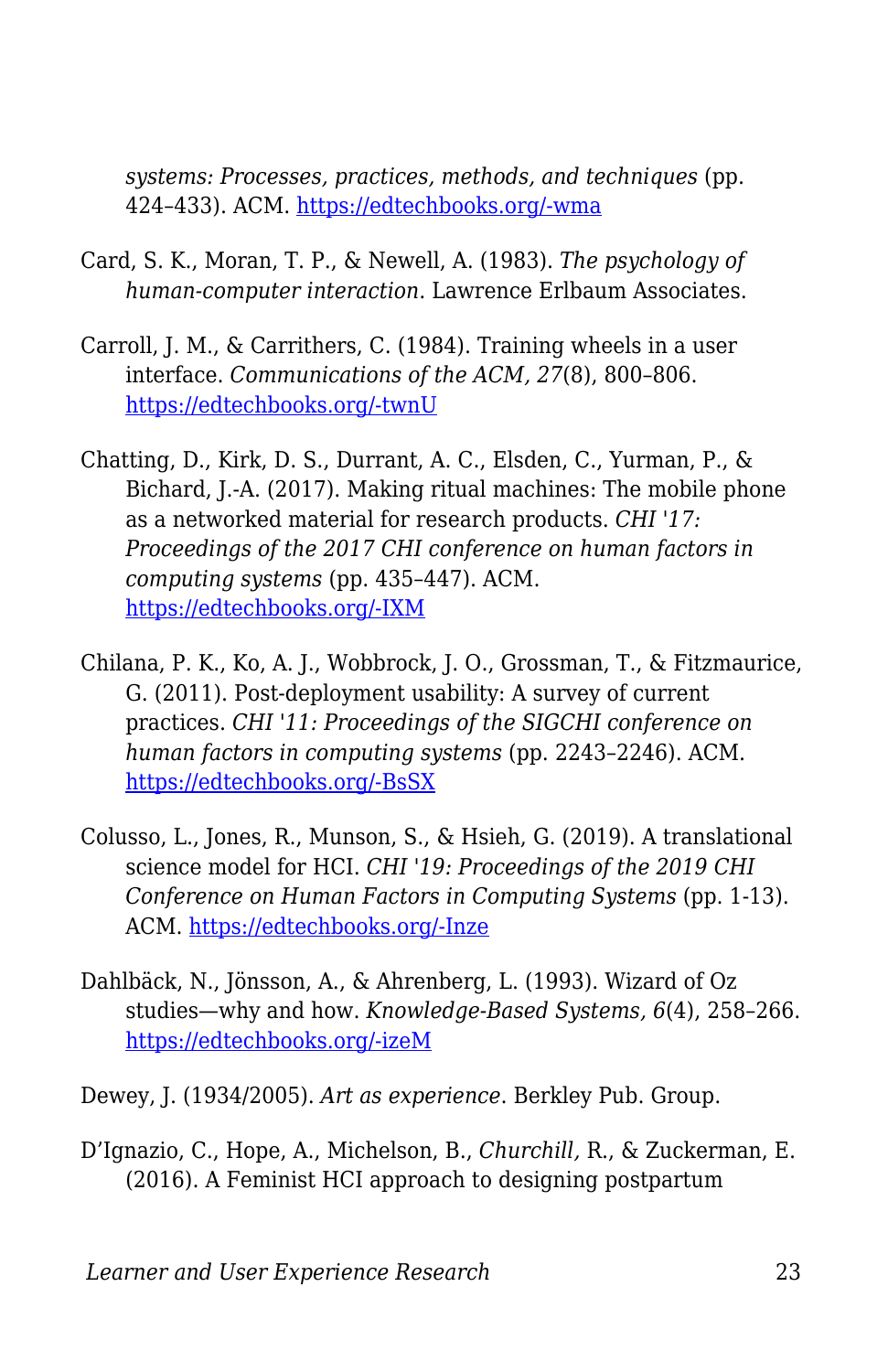technologies: When I first saw a breast pump I was wondering if it was a joke. *CHI '16: Proceedings of the 2016 CHI conference on human factors in computing systems* (pp. 2612–2622). ACM. [https://edtechbooks.org/-Kmhh](https://dl.acm.org/citation.cfm?id=2858460)

- Dorst, K. (2015). *Frame innovation: Create new thinking by design*. MIT Press. [https://edtechbooks.org/-cuJW](http://www.worldcat.org/title/frame-innovation-create-new-thinking-by-design/oclc/912378209)
- Dumas, J. S., & Redish, J. (1999). *A practical guide to usability testing*. Intellect Ltd.
- Dunne, A., & Raby, F. (2013). *Speculative everything: Design, fiction, and social dreaming*. MIT Press. [https://edtechbooks.org/-ZcWY](https://doi.org/10.1080/17547075.2015.1051844)
- Elsden, C., Chatting, D., Durrant, A. C., Garbett, A., Nissen, B., Vines, J., & Kirk, D. S. (2017). On speculative enactments. *CHI '17: Proceedings of the 2017 CHI conference on human factors in computing systems* (pp. 5386–5399). ACM. [https://edtechbooks.org/-qfuh](https://doi.org/10.1145/3025453.3025503)
- Gibbons, A. S., Boling, E., & Smith, K. M. (1996). Instructional Design Models. In J. M. Spector (Ed.), *Handbook of research for educational communications and technology* (pp. 607–615). Simon & Schuster Macmillan.
- Gray, C. M. (2015). Critiquing the role of the learner and context in aesthetic learning experiences. In B. Hokanson, G. Clinton, & M. W. Tracey (Ed.), *The design of learning experience* (pp. 199–213). Springer International Publishing. [https://edtechbooks.org/-FVxZ](https://doi.org/10.1007/978-3-319-16504-2_14)
- Gray, C. M. (2016). It's more of a mindset than a method: UX practitioners' conception of design methods. *CHI '16: Proceedings of the 2016 CHI Conference on Human Factors in Computing Systems* (pp. 4044–4055). ACM. [https://edtechbooks.org/-LZWp](https://doi.org/10.1145/2858036.2858410)

Gray, C. M., & Boling, E. (2016). Inscribing ethics and values in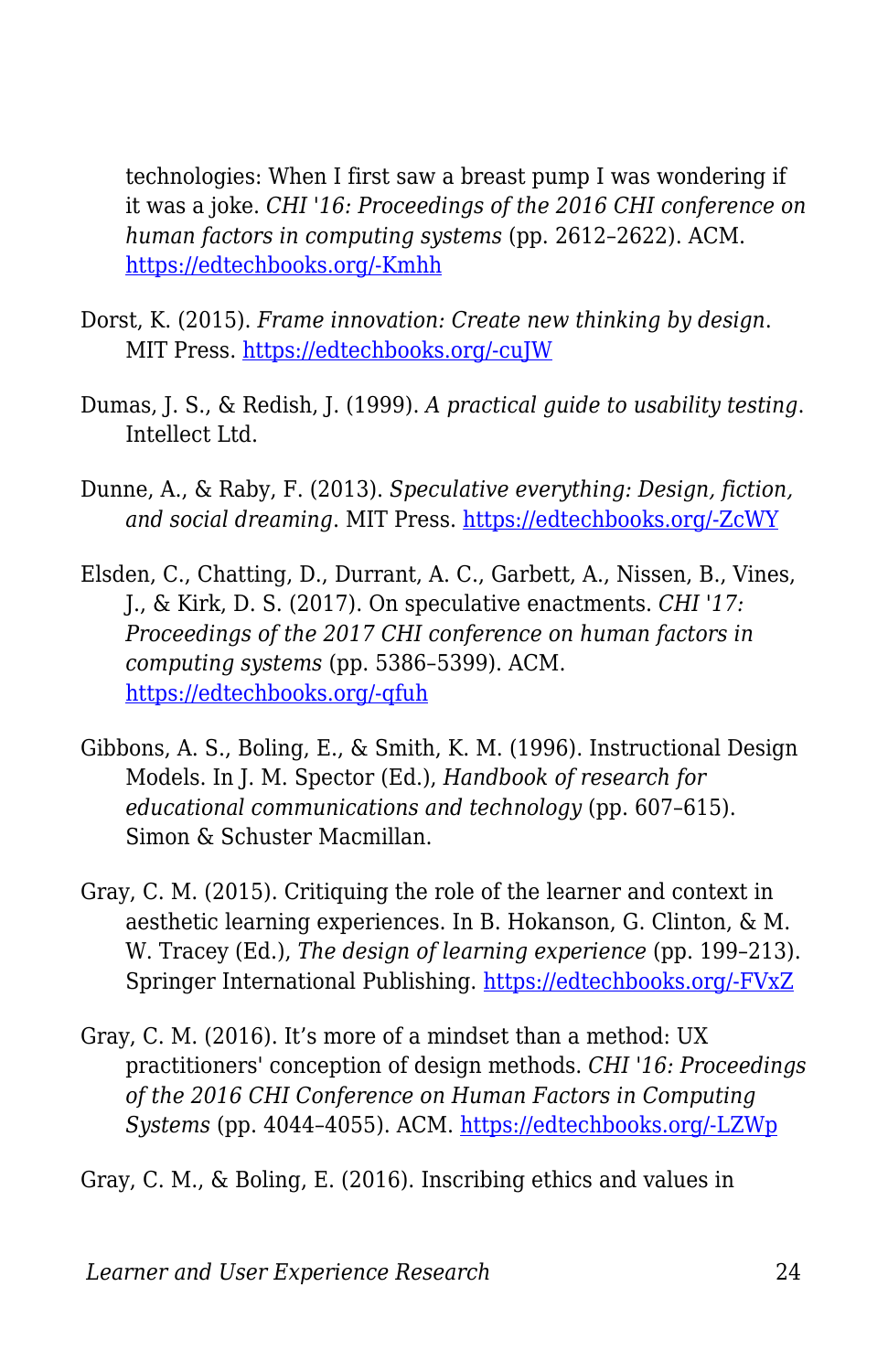designs for learning: a problematic. *Educational Technology Research and Development: ETR & D, 64*(5), 969–1001. [https://edtechbooks.org/-jcS](https://doi.org/10.1007/s11423-016-9478-x)

- Gray, C. M., Dagli, C., Demiral-Uzan, M., Ergulec, F., Tan, V., Altuwaijri, A. A., Gyabak, K., Hilligoss, M., Kizilboga, R., Tomita, K., & Boling, E. (2015). Judgment and instructional design: *How ID practitioners work in practice. Performance Improvement Quarterly, 28*(3), 25–49. [https://edtechbooks.org/-jCqf](https://doi.org/10.1002/piq.21198)
- Gray, C. M., & Fernandez, T. M. (2018). When world(view)s collide: Contested epistemologies and ontologies in transdisciplinary education. *International Journal of Engineering Education, 34*(2), 574–589.
- Gray, C. M., Stolterman, E., & Siegel, M. A. (2014). Reprioritizing the relationship between HCI research and practice: Bubble-up and trickle-down effects. *DIS '14: Proceedings of the 2014 Conference on Designing Interactive Systems* (pp. 725–734). ACM. [https://edtechbooks.org/-rZrr](https://doi.org/10.1145/2598510.2598595)
- Hardy, J., & Vargas, S. (2019). Participatory design and the future of rural LGBTQ communities. *DIS '10 companion: Companion publication of the 2019 on designing interactive systems conference 2019 companion* (pp. 195–199). ACM. [https://edtechbooks.org/-sIz](https://doi.org/10.1145/3301019.3323894)
- Harrison, S., Sengers, P., & Tatar, D. (2011). Making epistemological trouble: Third-paradigm HCI as successor science. *Interacting with Computers, 23*(5), 385–392. [https://edtechbooks.org/-ZriB](https://doi.org/10.1016/j.intcom.2011.03.005)
- Harrison, S., Tatar, D., & Sengers, P. (2007). The three paradigms of HCI. *Alt. Chi. Session at the SIGCHI Conference on Human Factors in Computing Systems* San Jose, California, USA, 1–18.

Hektner, J. M., Schmidt, J. A., & Csikszentmihalyi, M. (2007).

*Learner and User Experience Research* 25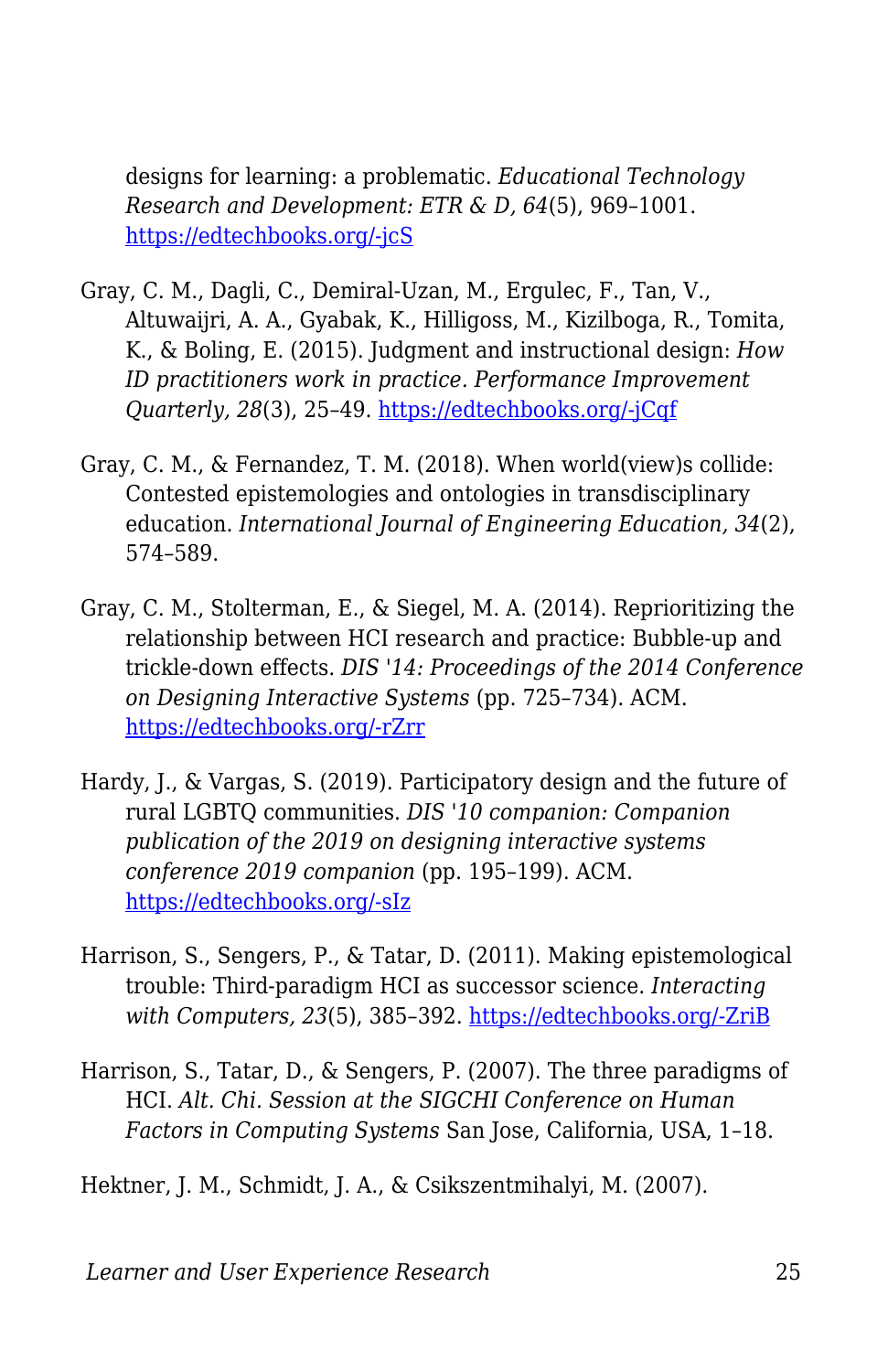*Experience sampling method: Measuring the quality of everyday life*. SAGE.

- Kilgore, W. (2016, June 20). *UX to LX: The Rise of Learner Experience Design - EdSurge News*. EdSurge. [https://edtechbooks.org/-wwV](https://www.edsurge.com/news/2016-06-20-ux-to-lx-the-rise-of-learner-experience-design)
- Kou, Y., & Gray, C. M. (2018). Towards professionalization in an online community of emerging occupation: Discourses among UX practitioners. *GROUP '18: Proceedings of the 2018 ACM conference on supporting groupwork* (pp. 322–334). ACM. [https://edtechbooks.org/-grm](https://doi.org/10.1145/3148330.3148352)
- Kou, Y., Kow, Y. M., Gui, X., & Cheng, W. (2017). One social movement, two social media sites: A comparative study of public discourses. *Computer Supported Cooperative Work (CSCW), 26*(4), 807–836. [https://edtechbooks.org/-SRmk](https://doi.org/10.1007/s10606-017-9284-y)
- Kuutti, K., & Bannon, L. J. (2014). The turn to practice in HCI: Towards a research agenda. *CHI '14: Proceedings of the SIGCHI conference on human factors in computing systems* (pp. 3543–3552). ACM. [https://edtechbooks.org/-Pnw](https://doi.org/10.1145/2556288.2557111)
- Lallemand, C., Gronier, G., & Koenig, V. (2015). User experience: A concept without consensus? Exploring practitioners' perspectives through an international survey. *Computers in Human Behavior, 43*, 35–48. [https://edtechbooks.org/-IyrP](https://doi.org/10.1016/j.chb.2014.10.048)
- Lim, Y.-K., Stolterman, E., & Tenenberg, J. (2008). The anatomy of prototypes: Prototypes as filters, prototypes as manifestations of design ideas. *ACM Transactions on Computer-Human Interaction: A Publication of the Association for Computing Machinery, 15*(2),7. [https://edtechbooks.org/-bMRS](https://doi.org/10.1145/1375761.1375762)
- Lindley, J., & Coulton, P. (2016). Pushing the limits of design fiction: The case for fictional research papers. *CHI '16: Proceedings of the 2016 CHI Conference on Human Factors in Computing*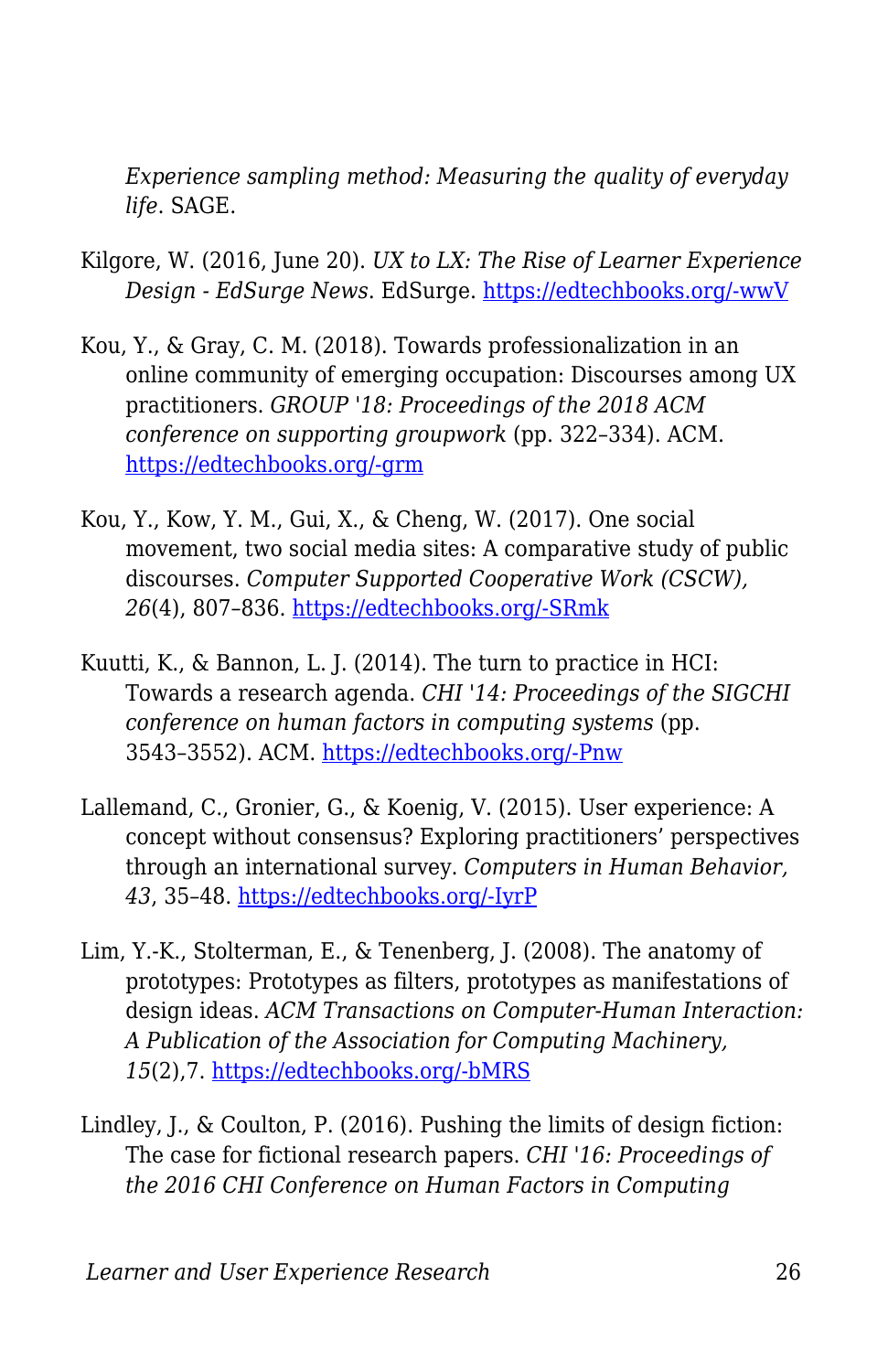*Systems* (pp. 4032–4043). ACM. [https://edtechbooks.org/-VRVg](https://doi.org/10.1145/2858036.2858446)

- Löwgren, J. (2013). Annotated portfolios and other forms of intermediate-level knowledge. *Interactions, 20*(1), 30–34. [https://edtechbooks.org/-vYxY](https://doi.org/10.1145/2405716.2405725)
- Marsden, N., & Pröbster, M. (2019). Personas and Identity: Looking at Multiple Identities to Inform the Construction of Personas. *CHI '19: Proceedings of the 2019 CHI conference on human factors in computing systems* (pp. 1–14). ACM. [https://edtechbooks.org/-Zaqb](https://doi.org/10.1145/3290605.3300565)
- Martin, B., & Hanington, B. (2012). *Universal methods of design: 100 ways to research complex problems, develop innovative ideas, and design effective solutions*. Rockport Publishers.
- Martin, R. L. (2009). *The design of business: Why design thinking is the next competitive advantage*. Harvard Business Press.
- McCarthy, J., & Wright, P. (2015). *Taking [a]part: The politics and aesthetics of participation in experience-centered design*. MIT Press.
- McRoberts, S., Ma, H., Hall, A., & Yarosh, S. (2017). Share first, save later: Performance of self through snapchat stories. *CHI '17: Proceedings of the 2017 CHI Conference on Human Factors in Computing Systems* (pp. 6902–6911). ACM. [https://edtechbooks.org/-AFD](https://doi.org/10.1145/3025453.3025771)
- Merrill, M. D., Drake, L., Lacy, M. J., Pratt, J., & the ID<sub>2</sub> Research Group. (1996). Reclaiming instructional design. *Educational Technology Research and Development: ETR & D, 36*(5), 5–7. [https://edtechbooks.org/-AZY](http://www.jstor.org/stable/44428356)
- Nelson, H. G., & Stolterman, E. (2012). *The design way: Intentional change in an unpredictable world* (2nd ed.). MIT Press.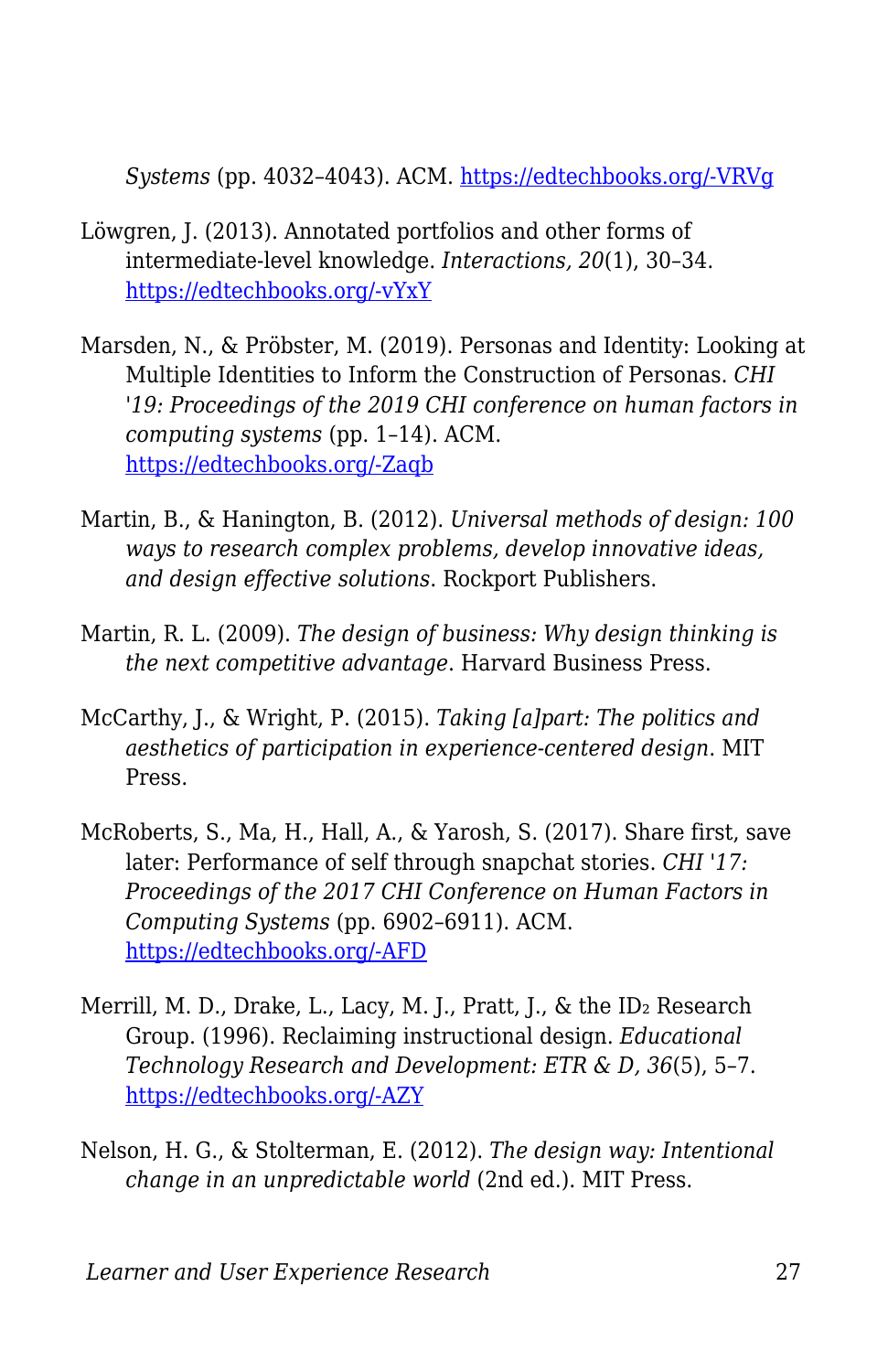- Odom, W., Wakkary, R., Hol, J., Naus, B., Verburg, P., Amram, T., & Chen, A. Y. S. (2019). Investigating slowness as a frame to design longer-term experiences with personal data: A field study of Olly. *CHI '19: Proceedings of the 2019 CHI conference on human factors in computing systems* (pp. 1–16). ACM. [https://edtechbooks.org/-xHFw](https://doi.org/10.1145/3290605.3300264)
- Olson, G., & Olson, J. (2000). Distance matters. *Human–Computer Interaction, 15*(2), 139–178. [https://edtechbooks.org/-JNx](https://doi.org/10.1207/S15327051HCI1523_4)
- Olson, J. S., & Kellogg, W. A. (2014). *Ways of knowing in HCI*. Springer.
- Parrish, P. (2013). Designing for the half-known world: Lessons for instructional designers from the craft of narrative fiction. In B. Hokanson & A. Gibbons (Eds.), *Design in Educational Technology* (Vol. 1, pp. 261–270). Springer International Publishing. [https://edtechbooks.org/-JSgN](http://link.springer.com/10.1007/978-3-319-00927-8_15)
- Parrish, P. E. (2009). Aesthetic principles for instructional design. *Educational Technology Research and Development: ETR & D, 57*(4), 511–528. [https://edtechbooks.org/-vyk](https://doi.org/10.1007/s11423-007-9060-7)
- Qaurooni, D., Ghazinejad, A., Kouper, I., & Ekbia, H. (2016). Citizens for science and science for citizens: The view from participatory design. *CHI '16: Proceedings of the 2016 CHI Conference on Human Factors in Computing Systems* (pp. 1822–1826). ACM. [https://edtechbooks.org/-QBu](https://doi.org/10.1145/2858036.2858575)
- Reeves, S. (2019). How UX Practitioners Produce Findings in Usability Testing. *ACM Transactions on Computer-Human Interaction, 26(*1), 1–38. [https://edtechbooks.org/-sJo](https://doi.org/10.1145/3299096)
- Reeves, S., Ljungblad, S., Buie, E., Clemmensen, T., Dray, S., Fleck, R., Gray, C. M., Instone, K., Lallemand, C., Lindgaard, G., Resmini, A., Siegel, M., Stumpf, S., Velt, R., & Whitehead, S.

*Learner and User Experience Research* 28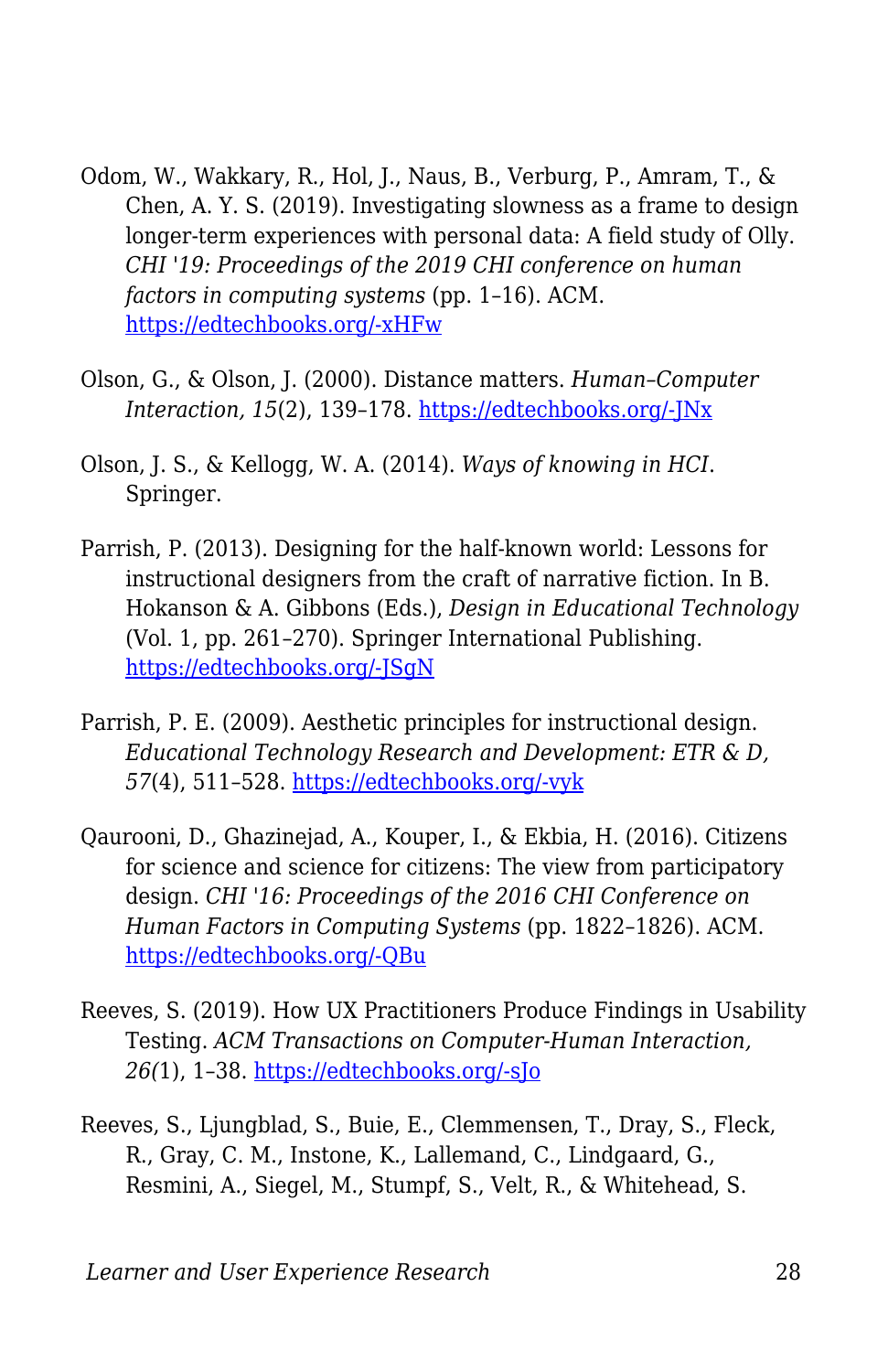(2018). *Proceedings of the Nottingham symposium on connecting HCI and UX.* [https://edtechbooks.org/-UUv](https://doi.org/10.17639/8vez-c741)

- Reigeluth, C. M. (2013). *Instructional design theories and models: An overview of their current status*. Taylor and Francis.
- Reigeluth, C. M., & Frick, T. W. (1999). Formative research: A methodology for creating and improving design theories. In C. Reigeluth (Ed.), *Instructional design theories and models: A new paradigm of instructional theory* (Vol. 2, pp. 633–651). Lawrence Erlbaum Associates.
- Roedl, D. J., & Stolterman, E. (2013). Design research at CHI and its applicability to design practice. *CHI '13: Proceedings of the SIGCHI Conference on Human Factors in Computing Systems* (pp. 1951–1954). ACM. [https://edtechbooks.org/-kNzH](https://doi.org/10.1145/2470654.2466257)
- Rogers, Y. (2012). *HCI theory: Classical, modern, and contemporary* (Vol. 5). Morgan & Claypool Publishers.
- Sanders, E. B.-N., & Stappers, P. J. (2008). Co-creation and the new landscapes of design. *CoDesign, 4*(1), 5–18. [https://edtechbooks.org/-ZZq](https://doi.org/10.1080/15710880701875068)
- Schön, D. A. (1990). The design process. In V. A. Howard (Ed.), *Varieties of thinking: Essays from Harvard's philosophy of education research center* (pp. 111–141). Routledge.
- Sengers, P., Boehner, K., David, S., & Kaye, J. 'jofish'. (2005). Reflective design. *CC '05; Proceedings of the 4th decennial conference on critical computing between sense and sensibility* (pp. 49–58). ACM. [https://edtechbooks.org/-kvJ](https://doi.org/10.1145/1094562.1094569)
- Simonsen, J., & Robertson, T. (2012). *Routledge international handbook of participatory design*. Routledge.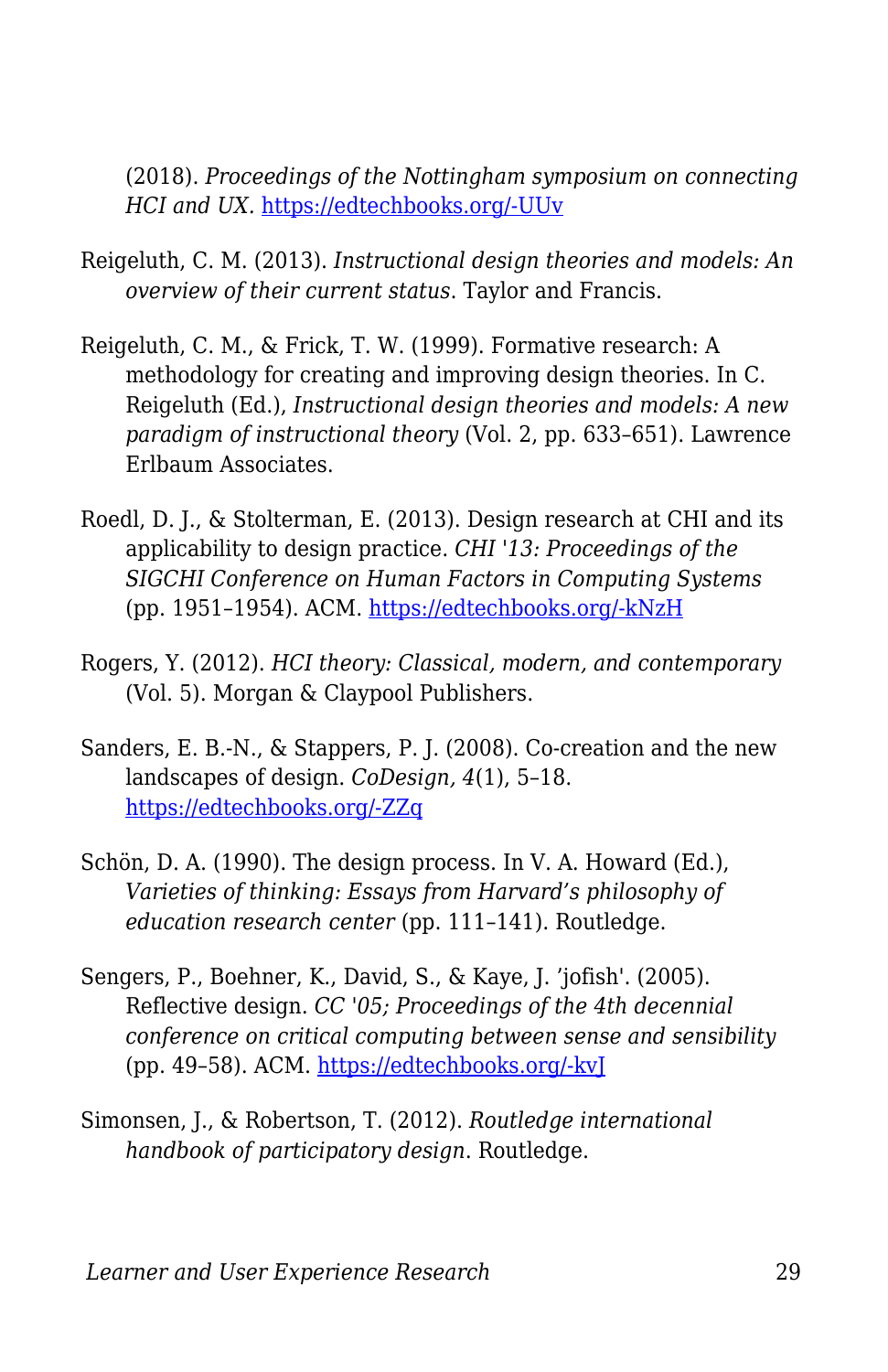- Smith, K. M., & Boling, E. (2009). What do we make of design? Design as a concept in educational technology. *Educational Technology Research and Development: ETR & D, 49*(4), 3–17.
- Strahm, B., Gray, C. M., & Vorvoreanu, M. (2018). Generating mobile application onboarding insights through minimalist instruction. *DIS '18: Proceedings of the 2018 designing interactive systems conference* (pp. 361–372). ACM. [https://edtechbooks.org/-Jduy](https://doi.org/10.1145/3196709.3196727)
- Strohmayer, A., Clamen, J., & Laing, M. (2019). Technologies for social justice: Lessons from sex workers on the front lines. *CHI '19: Proceedings of the 2019 CHI conference on human factors in computing systems* (pp. 1–14). ACM. [https://edtechbooks.org/-GVRG](https://doi.org/10.1145/3290605.3300882)
- Suchman, L. A. (1987). *Plans and situated actions: the problem of human-machine communication*. Cambridge University Press. [https://edtechbooks.org/-Rim](http://dl.acm.org/citation.cfm?id=38407)
- Toombs, A. L. (2014, January 18). *The pee timer: Connecting the arduino, the intel perceptual computing camera, and a submersible water pump*. Instructables. [https://edtechbooks.org/-oshM](https://www.instructables.com/id/The-Pee-Timer-Connecting-the-Arduino-the-Intel-Per/)
- Toombs, A. L., Whitley, D., & Gray, C. M. (2020). Autono-preneurial agents in the community: Developing a socially aware API for autonomous entrepreneurial lawn mowers. *GROUP '20: Companion of the 2020 ACM International Conference on Supporting Group Work* (pp. 69–82). ACM. [https://edtechbooks.org/-ItgP](https://doi.org/10.1145/3323994.3369900)
- Wallace, J., McCarthy, J., Wright, P. C., & Olivier, P. (2013). Making design probes work. *CHI '13: Proceedings of the SIGCHI Conference on Human Factors in Computing Systems* (pp. 3441–3450). ACM. [https://edtechbooks.org/-SXPB](https://doi.org/10.1145/2470654.2466473)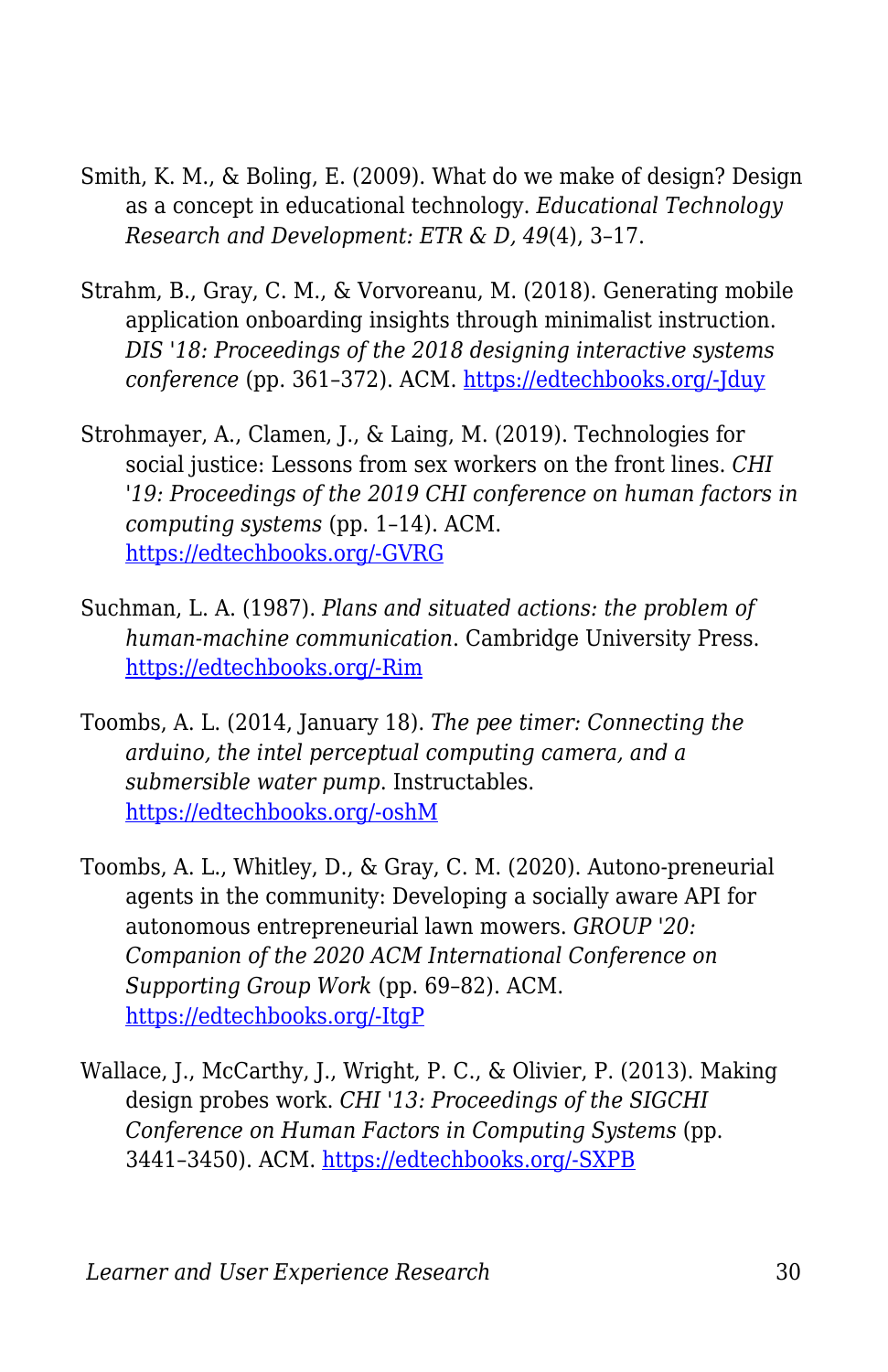- Wang, F., & Hannafin, M. J. (2005). Design-based research and technology-enhanced learning environments. *Educational Technology Research and Development: ETR & D, 53*(4), 5–23.
- Wharton, C., Rieman, J., Lewis, C., & Polson, P. (1994). The cognitive walkthrough method: A practitioner's guide. *Usability Inspection Methods*, 105–140.
- Wright, P., & McCarthy, J. (2004). *Technology as experience*. MIT Press.
- Zimmerman, J., Forlizzi, J., & Evenson, S. (2007). Research through design as a method for interaction design research in HCI. *Proceedings of the SIGCHI Conference on Human Factors in Computing Systems* (pp. 493-502). ACM. [https://edtechbooks.org/-YrS](https://doi.org/10.1145/1240624.1240704)

## **Acknowledgements**

I wish to express my sincere thanks to Austin Toombs for his helpful critique of multiple drafts of this chapter. In addition, I gratefully acknowledge the formative reviews of other chapter authors and the book editors, which sharpened the focus of the text.